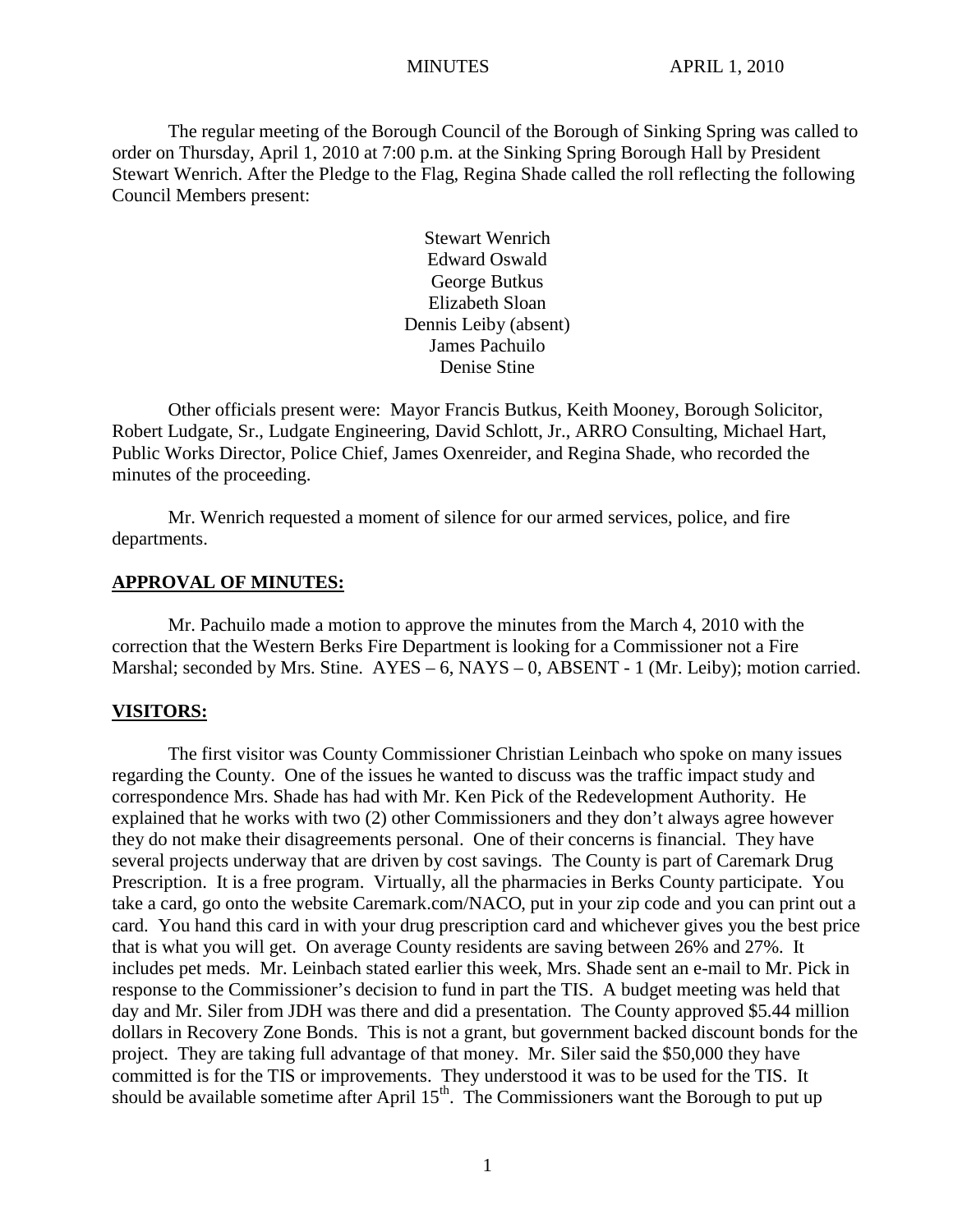#### **VISITORS (cont'd):**

\$25,000.00. They don't care if it is the Borough's money or JDH money. The County will pay for the balance of the study. The study will determine if the concepts that were put together regarding the improvements are really going to work. He is very impressed with the JDH plan. The funds available are for this year only and while speaking to JDH, they assured the Commissioner that they are ready to begin work shortly. He thanked Council for listening to his remarks. Ms. Sloan questioned if the Commissioners see stability in library funding moving forward because more and more citizens are using the facilities. The Commissioner stated that the County has not pulled backed on funding they have actually increased funding. Last summer, they cut the Bookmobile. They had a study done. The usage for the Bookmobile is down dramatically. The other item is that the Library System is moving. That has freed up about \$300,000 in that budget. They intend to make that money available on a case by case basis. They are very concerned about the next two (2) budget cycles in Harrisburg. The projections as of the day before were showing a shortfall of 700 million dollars in revenue. They are thinking there will be a billion dollar deficit. The County Commissioners are very concerned about this. The State has never seen a hole like what is being projected right now. Mr. Leinbach said in poor economic times the libraries are critical. Ms. Sloan said we just completed the merging of a number of fire departments and she believes this will put us in line for some funding in the amount of \$50,000 to which the Commissioner agreed. She was wondering if he had any information on how they could apply for that. He said to contact his office and they will give them that information. He complimented them for doing such a great job. He went on to say that he believes regionalized services in all areas are where we have to go in the future. If we don't we will see some bankruptcies; perhaps even municipalities. Sewer and water studies are going to be available. This will have some regionalization recommendations. We must continue to fight back on these mandates that come down with no money attached, he said. Mr. Oswald stated he saw the information on the regionalization of police departments. He said there were a number of different options; he was wondering if the Commissioners were leaning toward one (1) option more than another. They are leaning toward the options that will work with what they already have. It is a very conservative study. They are beginning to talk to Chiefs of Police because if they aren't interested, it will be real hard to talk with elected official on this matter. Mr. Oswald was unclear on the \$25,000 for the TIS. He asked if this meant the Borough was going to give \$25,000 and the County is giving \$50,000 because from he read, the Commissioners were to give the Borough \$75,000. The Commissioner stated it won't even be that much. Mr. Pick had the quotes at the meeting and they range from \$26,000 to \$48,000. Mr. Ludgate said that was for just the first phase. Commissioner Leinbach said that was fine, they have committed. Mr. Ludgate stated a letter came just that day from PENNDOT stating the \$50,000 must be used in a way that would facilitate improvement to the Rt. 422, Mull Avenue, and Rt. 724 intersection. The County will be looking at the study as well. The Commissioners have a responsibility not only to the elected officials but to the community as a whole. Mr. George Butkus asked if they have found since most of the sewer and water systems are underground, they are neglected until someone like DEP comes in and finds a real problem. Commissioner Leinbach said it is more than that. He held a Northeast Caucus, the number one (1) issue they are concerned about with the Federal Government is (EPA is even more concerned about this) infrastructure-very aging sewer and water systems. The real issue is, we must find ways to regionalize services, so we can spread the cost over a larger area. This should be both residential and commercial. When the burden for a new system falls on the residents it is a very difficult experience. Mr. Butkus said our system although not a true regionalized system does extend beyond the Borough where it is geographically practical.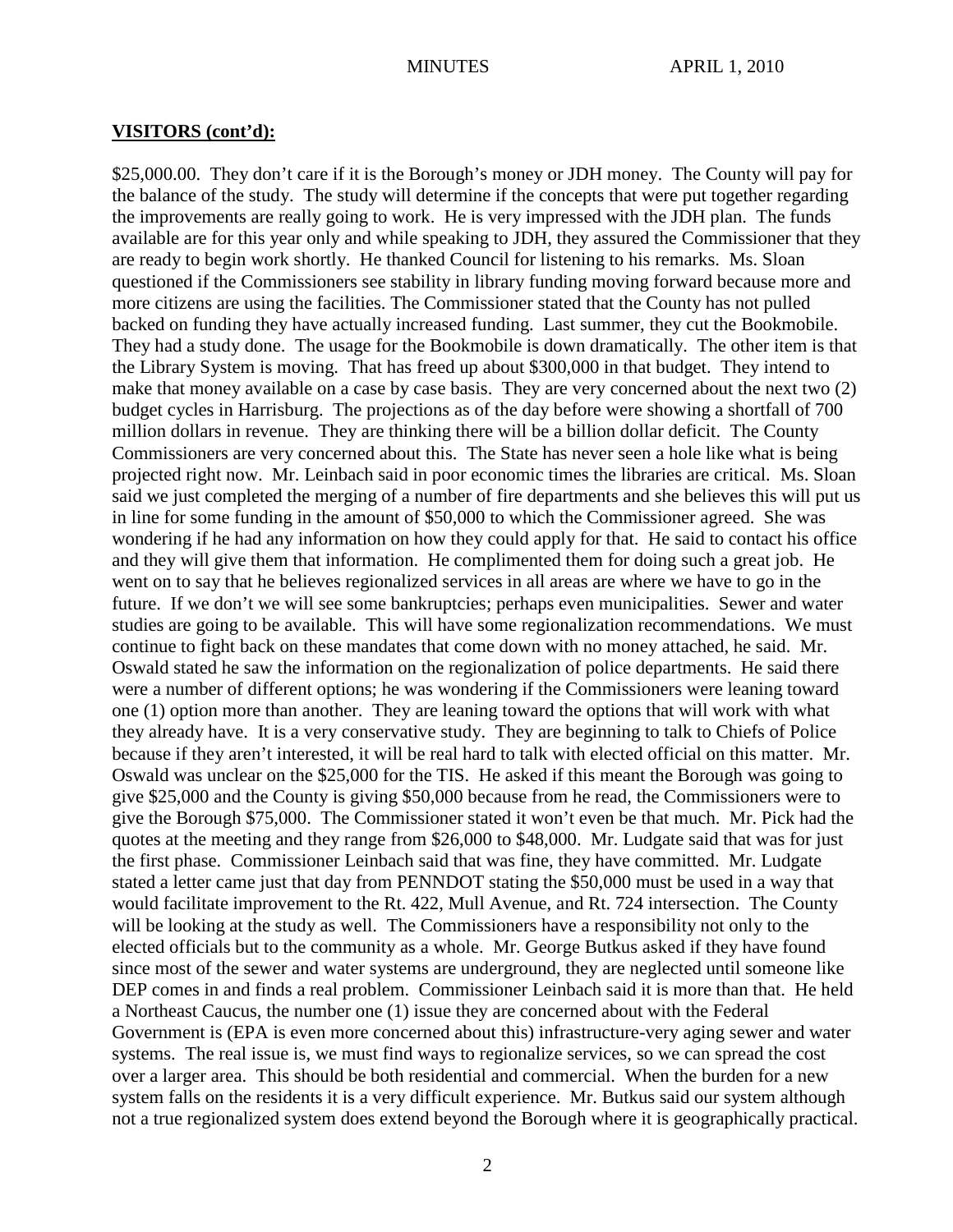#### **VISITORS (cont'd):**

He thanked Council for allowing him to address them.

The next visitor was Jackie Smith of the Recreation Board. Mrs. Smith stated the Rec Board was interested in doing an Employee Day at the Reading Phillies. They asked Council if they would be allowed to host this event this year. The pool picnic area during the regular season would be about \$26 a person. Mrs. Smith stated she was told by Mrs. Shade that approximately 50 to 75 people attend the event. At the high end it would be about \$2,000.00. It could be as low as \$1,500.00. Mr. Wenrich said given our monetary issues, we had to take a lot of money out of a lot of departments; he personally, said if the employees were interested in doing this, and the employee puts up the \$26, that would be fine. He doesn't see how we could do it. Again, a lot of things were cut and we are still short. Mrs. Smith questioned if there would be any type of monetary donation by the Borough. He asked Council for their opinion. Mr. Butkus agreed with Mr. Wenrich. Ms. Sloan feels that \$2,000 is a little high for the Borough this year. She would like to extend something to them. Ms. Sloan requested that they go back and see if they could get us a lower cost. Mrs. Smith said she will see what she can do. She will try to contact several people that work at the Phillies. Mr. Butkus said a few years ago, prior Councils had picnics at our own playground where they grilled hamburgers and hot dogs at a much lower cost. Mrs. Shade said the only problem with that was this was for the employees and volunteers and the employees ended up working throughout the event. It was not enjoyable. Mr. Wenrich and Mrs. Stine both said it was just another day at work. Mrs. Shade said we had to buy the food, prepare the food, the road crew set up the tables at the playground, and then after everyone left, we had to clean up too. It was not a fun day for several of the employees. Mr. Butkus said he would cook on the grill. He then said perhaps members of Council and the Rec Board could run the event. Mr. Wenrich said research it with the contacts and then come back to Council. Mrs. Smith will do that. Ms. Sloan said the local pool shuts down for parties, so perhaps that is another avenue to look at. She thanked Council and Council thanked her for her thoughts.

Ms. Sloan stated that Josh from L.A. Fitness was here to address Council. They are basically offering no fee memberships to anyone living in Sinking Spring. They are going to call it the Sinking Spring Special. It will be available to any Borough resident for the month of April. L. A. Fitness is located near the Berkshire Mall off State Hill Road. He gave a brief history of L.A. Fitness. He is not part of the membership department but if you were to walk in and inquire about membership, there is typically an enrollment fee. This fee starts off at about \$199.00. If you come and see him, he can have the fee waived. You can call him and setup an appointment. He thanked Council.

#### **COMMUNICATIONS:**

The first letter Mrs. Shade received was a letter from Mr. James Pachuilo. He was declining to receive his pay for serving on Council. He is donating his pay back to the Borough coffers.

Mrs. Shade read a letter given to her by Mayor Butkus. The letter was from the Township of Spring dated March 18<sup>th</sup>. The letter informed Council they were seeking Act 63 grant money to expand/upgrade their wastewater treatment plant. Act 63 requires notification be sent to all municipalities that will be affected by the project. This letter was their proof. The letter informed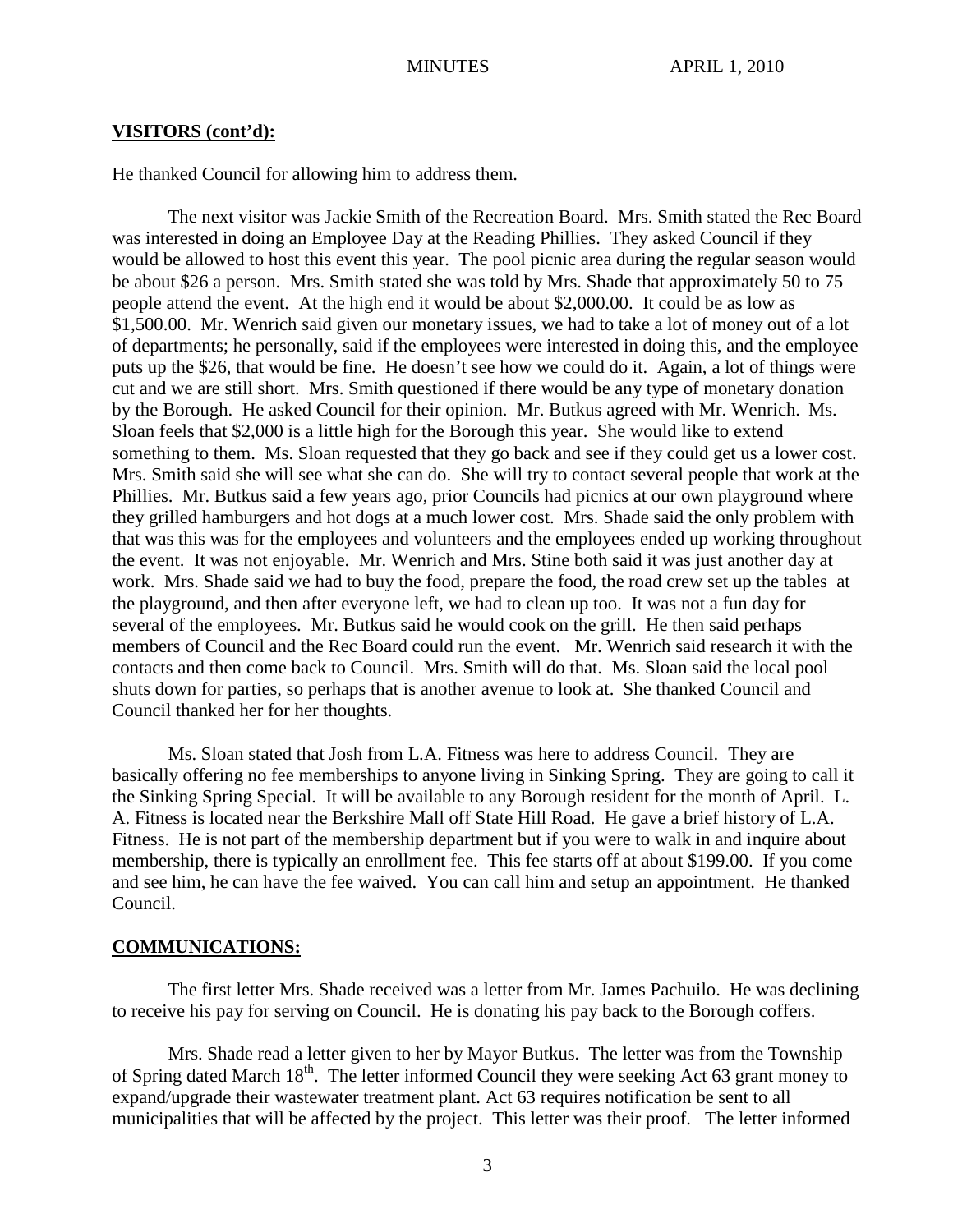#### **COMMUNICATIONS (cont'd):**

Council what they will be doing in regard to the update/expansion. Mr. Schlott stated this does not affect us in anyway; they are just letting us know.

Mr. Wenrich received a letter that evening from Mayor Butkus. The original letter was from 69 Michigan Drive that we had discussed at the last Council meeting. This was there follow up letter. They were cited for failure to remove snow. They feel it was the snowplow. Mr. Hart stated the snowplow did push it up on the corner. Mr. Hart told the homeowner that he will go out with a backhoe and remove it off the corner. He did do that. After they were out there hauling snow off the streets, she then called him back and said that he didn't do anything. He went back out and removed a little bit more off. He didn't take it down the pavement. He left about an inch on the pavement which was much less then they put on the pavement. She still was not happy. She wanted them to do the entire stretch of the sidewalk. By her own pictures, it shows virgin snow that was there. Snow from a snowplow is grayish. This was all white; they did not put it there. He did what they put there and a little bit more. Mr. Wenrich read the second letter she wrote. In the letter she stated that her husband has now received a citation and fine for not clearing the sidewalks. She continued this will cost money and lost time from work to fight it. She again, is stating this was caused by the plow driver and the way he plowed the snow. She feels the Borough should be responsible. The total was \$85.00. Ms. Sloan said she never has seen better snow removal then this time. They even came back and hauled the snow. She feels they should pay the fine. Mr. Oswald, Mr. Pachuilo, Mrs. Stine and Mr. Butkus all said they need to pay the bill. Mr. Francis Butkus said the pictures clearly show the virgin snow. The pictures show that the snow was not removed. Mr. Wenrich asked Mrs. Shade and Mr. Hart to send a letter back to the homeowners stating that Council has reviewed their request and denied it.

Mr. Oswald said he was approached by a resident that the curb on Octagon and/or Thomas Place has been damaged. They wanted to know if that was their responsibility to repair the curb since the plow did it. Mr. Hart will look at it.

## **APPROVAL OF BILLS:**

Ms. Sloan made a motion to pay the bills; seconded by Mr. Pachuilo. AYES – 6, NAYS – 0, ABSENT – 1; motion carried.

#### **WESTERN BERKS FIRE DEPARTMENT:**

There were no representatives there. Mr. Pachuilo said at this time there still was no Fire Commissioner however they are still interviewing. A new candidate has come about. They are planning a thank you get together at the Green Valley Country Club on Friday, May 21<sup>st</sup> at 6:00 p.m. The elected officials will be invited as well as the people who started the effort of getting the fire department started. It will be paid out of their budget. The fire marshal we have in place is currently Paul Roth. The fire department was requesting if we could have two (2) well trained individuals be assistants at no extra costs. They have expertise in law enforcement and fire fighting. Their names are Tom Dietrich and Brian Dilliplane. Ms. Sloan made a motion to approve Tom Dietrich and Brian Dilliplane as Assistant Fire Marshals; seconded by Mrs. Stine. Mr. Butkus questioned if all municipalities are doing this to which the answer was yes.  $AYES - 6$ ,  $NAYS - 0$ ,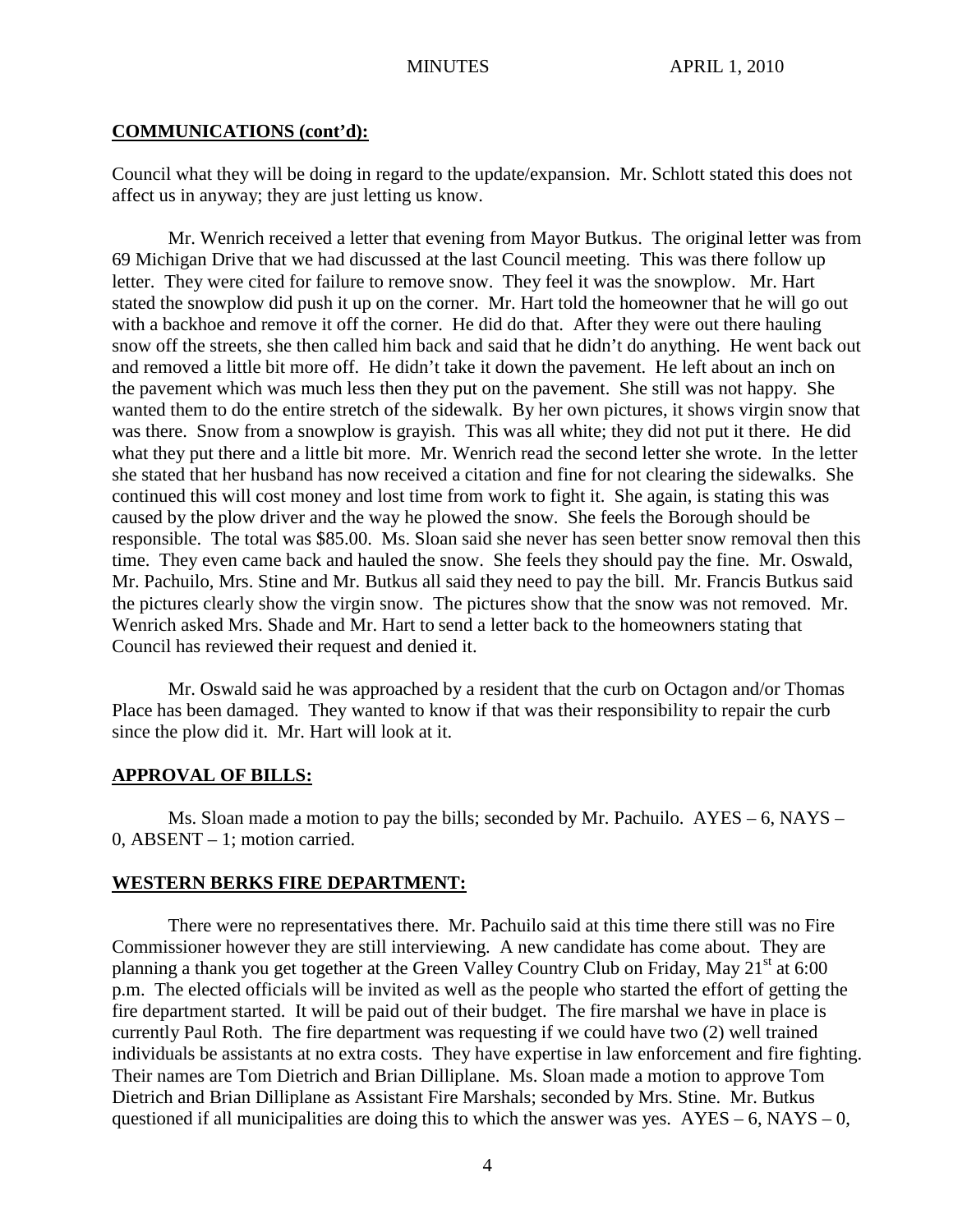#### **WESTERN BERKS FIRE DEPARTMENT (cont'd):**

ABSENT – 1; motion carried. Mr. Pachuilo had a copy of the minutes which he gave to Mrs. Shade.

## **MILLER ENVIRONMENTAL:**

Mr. Peter Juzyk gave the report for March, 2010. There were no violations in the month of February and there are none anticipated for the month of March. However they are averaging about 850,000 gallons a day. About half way through the month during a severe rainstorm, the plant was placed in storm mode operation. Both of the oxidation ditches remain in operation. The flows have not significantly reduced as of yet. He is hoping within the next week to be able to do that. A service tech from Envirep inspected the digested sludge pump. Initially, reports seem to indicate there is no unusual wear on this pump but it was installed in 1988. They will continue to analysis the readings. They perhaps might make two recommendations; possibly increasing the size of the motor or replacing the pump altogether. If that is the case, it wouldn't need to be replaced till next year. Mr. Butkus asked if they had them in for a routine maintenance check or something else. Mr. Juzyk stated they have noticed some things; the solids were getting thicker. We will reach a point where the pump won't be able to pump. The people from Envirep said we should be able to get up to five (5%) percent solids or more. We were getting about 3% or 31/2% percent solids. The effluent sampler pump faulted out on 3/13/10 and again on 3/17/10. He shipped the unit to Hach for repair. He did notify DEP that until the sampler pump is returned we will be taking timed composite samples and not flow proportionate samples. DEP requested that Mr. Juzyk note that on the DMR. Mr. Juzyk received a request from Ms. White in the office to inspect Meinike Car Care. They are connected and discharging to the system. They have never been billed. Mr. Pachuilo inquired how long it was connected to which Mr. Francis Butkus was said since it was built. Ms. Sloan asked what the remedies were for that. Ms. Sloan said we can go back a ways and bill them. Mr. Mooney said he will need to look back on the statue. Mr. Mooney went on to say we will need to determine what the flows were since they weren't metered. Mr. Butkus said we don't record their flows; we use their water meter readings. Mr. Schlott said they are on a well. Mrs. Shade said this was brought up in February, 2008. Mrs. Shade said it was in Ms. White's Authority notes so there must have some discussion at an Authority meeting about this but no answer was given. So talking with Ms. White we decided to pursue it again. Mr. Butkus questioned since we don't have water meter readings and it being a single business, it might not be practical to meter the actual sewer usage. Mr. Schlott said a water meter can be installed on their well. Ms. Sloan said we need that right away. Mr. Schlott said through the current rate schedule the Borough has in use, there is a flat user rate established. Mr. Wenrich requested Mr. Mooney to look into this matter. Mr. Butkus said we should look into whether the proper tapping fees were paid when the building was built. Mr. Francis Butkus said he believes that the building was built in 1991. Ms. White and he had spoken about this in the past. Mr. Wenrich requested Mrs. Shade review this to which Mrs. Shade said, she wasn't sure how to even go about this. We do not need to keep financial records longer than seven (7) years. Mr. Schlott said that might have been connected back in the 1960's. Mr. Wenrich said that building isn't that old. Mr. Schlott asked if there was something there before that to which Mr. Wenrich said Andrew's Ax Amusements was there. Mr. Mooney said if Andrew Ax's Amusement was connected they are entitled to the one (1) EDU that the previous establishment had. Mr. Francis Butkus said they weren't connected to the sewer. Mr. Oswald agreed with Mayor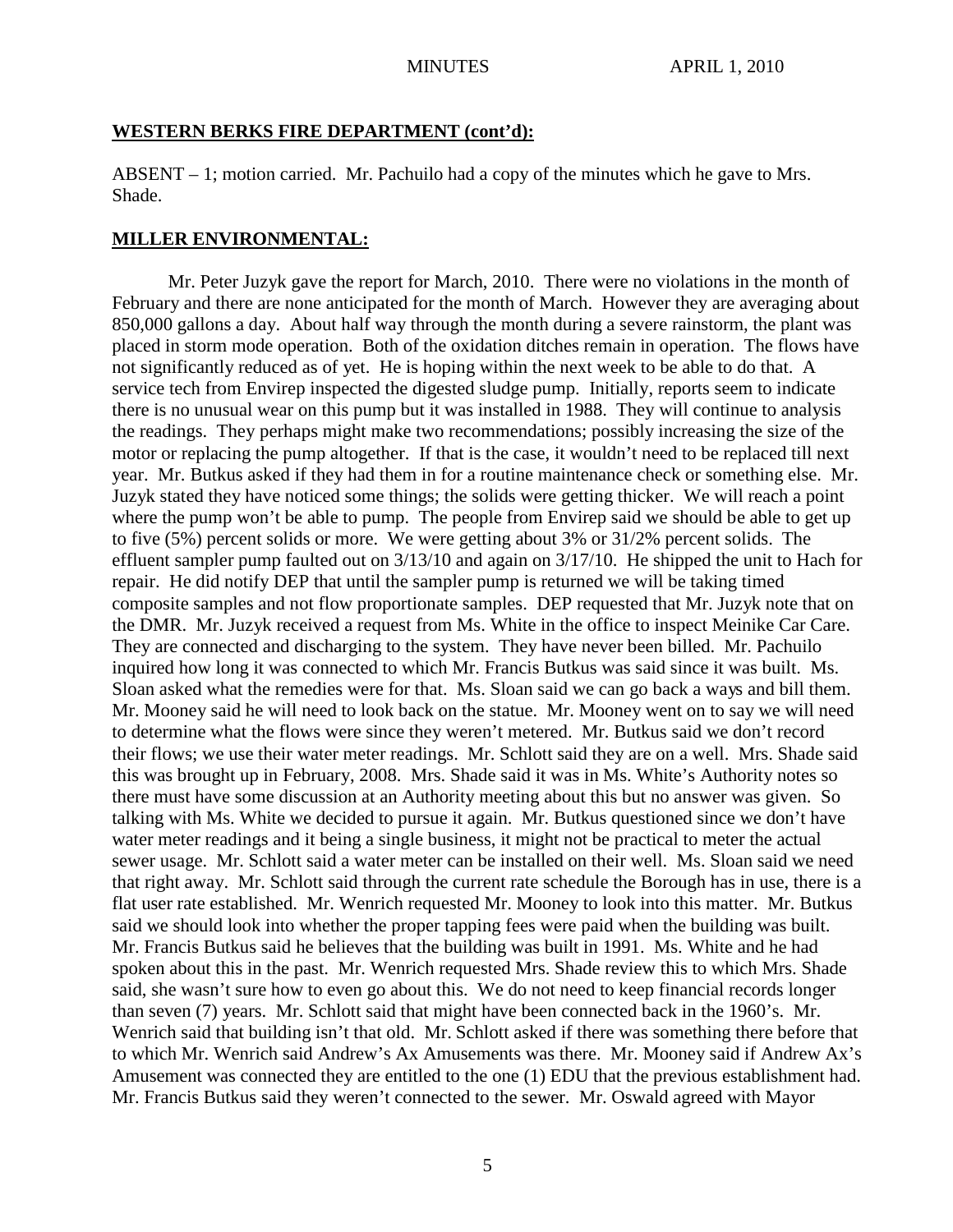#### **MILLER ENVIRONMENTAL (cont'd):**

Butkus; he brought up a good point, we may have more. This is about the third or fourth one we came across over the last ten (10) years. This happened back in 1990 and before when the Authority had Acer. The Borough had their own engineer and quite a few times the Borough engineer signed off and never notified the Authority. The Secretary at that time didn't have a clue that the building inspector gave an occupancy okay. Nothing was transmitted. He suspects that there could be some more out there. Ms. Sloan asked Mr. Mooney to send a certified letter because if they didn't answer the first time, she is billing them from this day forward. Mr. Mooney would bill them from this day forward however he needs to see how far back we can bill them. Ms. Sloan doesn't want them to come back and say they have never received a letter. Mr. Pachuilo questioned how do we go about getting them to install a meter? Mr. Butkus said we should tell them in the letter that a water meter needs to be installed so we can accurately measure the amount of water they are contributing to the system and we give them thirty (30) days. Ms. Sloan wanted to give them seven (7) to ten (10) business days. Mr. Butkus said it must be thirty (30) days because they need to contact a plumber and get the part in, those types of things. Ms. Sloan said no, because we sent them a letter in February of 2008 and they didn't respond. Mrs. Shade stated that was not necessarily true; we found there was a problem in 2008 but there wasn't any follow up. Mr. Wenrich said that was with the Authority at that time. Ms. Sloan said okay. Mr. Pachuilo questioned if we will have access to the meter at all times. Ms. Sloan said we will get a pattern going. Mr. Pachuilo asked who will read the meter to which Mr. Juzyk said they will. Mr. Juzyk said that we were reading them quarterly but starting last year we were reading them monthly at no extra charge to the Borough. Ms. Sloan said we need to get that from ten (10) to twenty (20) because there probably is more money out there. Mr. Butkus said we might want to compare the tax records with the sewer bills or the maps with the sewer bills to see. Mrs. Shade said we are using the Code Red list and comparing. She explained what the Code Red is. In addition, we are doing some work with Lebanon Farms on trash pickup so we are double checking the information. Mr. Butkus feels the house behind Dunkin Donuts should be checked on. The reason being is because he remembers the discussion on the house not being connected because of the rock underneath it. He later recalls a discussion about a stub going out behind Dunkin Donuts to allow the house to be connected. Mr. Hart stated it does have a common lateral and he explained where it is located. Ms. Sloan asked who owns that. She questioned if the head of Sinking Spring lived there. Mr. Hart said it is part of Dunkin Donuts. Mr. Butkus said it was a gas station and the guy who ran the gas station lived in the back. Mr. Juzyk said there was a correction to last month's report. It said an executive discharge permit was renewed and delivered to F.M. Brown, Bean Funeral Home, and Williams Metalfinishing. However permit renewal notices were sent to Bean Funeral Home and Phipps Label in March. The renewal from Bean was received and the draft permit from ARRO is being reviewed. Mr. Juzyk obtained quotes for a replacement lab sample refrigerator. It was in the capital improvements budget. The amount budgeted was \$1,100.00. The quotes he received were from Maiden Creek - \$1,099.99, USA BlueBook - \$3,346.93, and Fisher Scientific - \$3,398.87. The reason for the discrepancy was because his specs were for a ten (10) foot cubic refrigerator and the USA BlueBook and Fisher Scientific were for twenty (20) foot cubic refrigerator. Mr. Wenrich asked if we need a twenty (20) to which Mr. Butkus said no, a ten (10) would be sufficient. Ms. Sloan made a motion to accept Maiden Creek's proposal of \$1,099.99 for a ten (10) cubic foot refrigerator; seconded by Mr. Oswald. Mr. Francis Butkus asked if there was any difference in the quality or the controls. Mr. Juzyk said no. It is a medical quality refrigerator. AYES – 6, NAYS -0, ABSENT – 1; motion carried. Mr. Juzyk said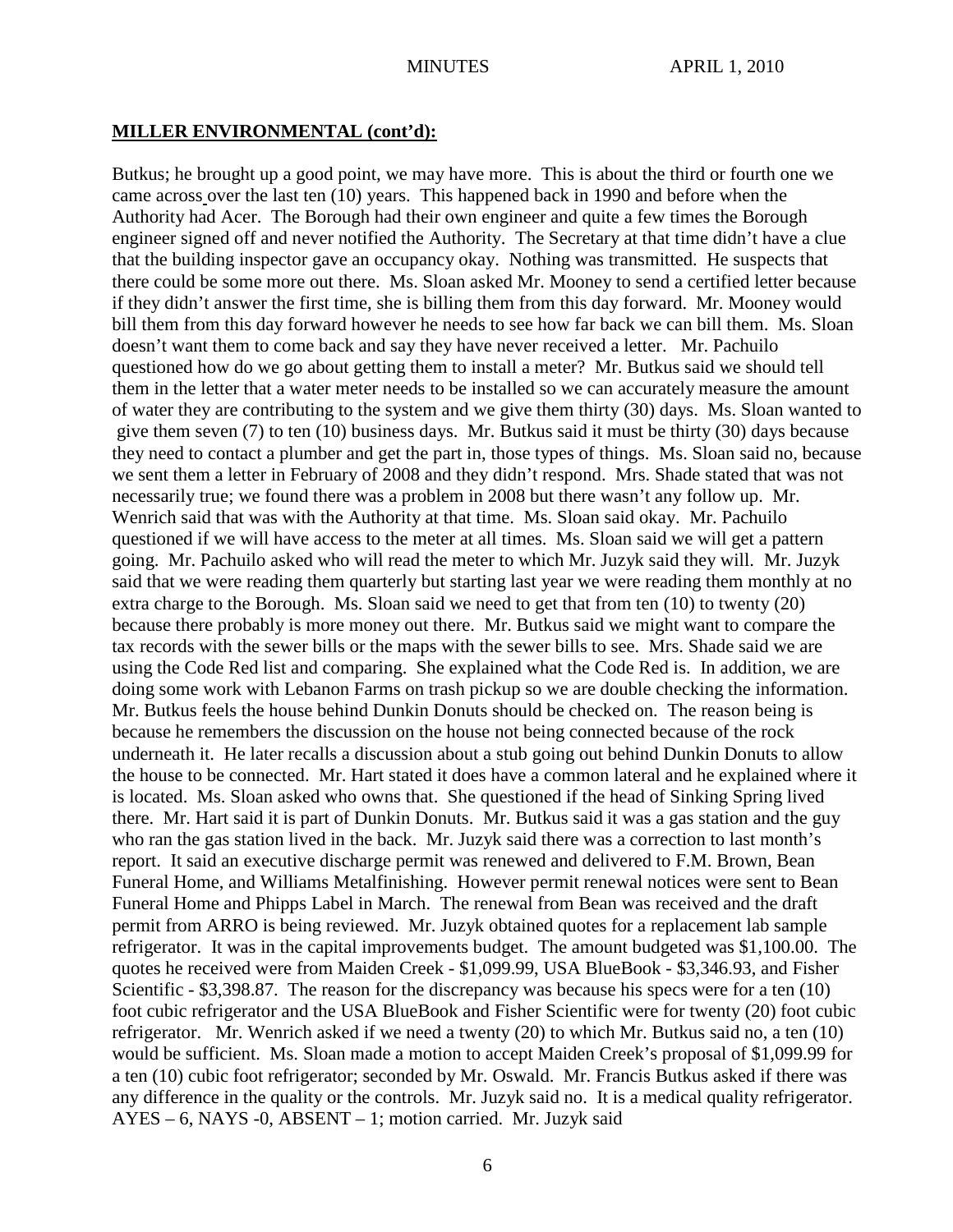#### **MILLER ENVIRONMENTAL (cont'd):**

in the 2010 budget \$3,000 was set aside for a replacement of the chlorine sample pump. He received a quote for \$1,197 for an exact replacement. An electrician will need to install the pump. Mr. Butkus made a motion to authorize Mr. Juzyk to purchase the pump at a cost not to exceed  $$3,000$ ; seconded by Mr. Oswald. AYES – 6, NAYS – 0, ABSENT – 1; motion carried. Mr. Juzyk received a quote for a replacement of the fax/copier in the amount of \$1,195.00. It was budgeted at \$1,500.00. Ms. Sloan asked what copier they were getting. It is a Sharp AR208D. Mr. Pachuilo made a motion to buy the copier; seconded by Mr. Butkus.  $AYES - 6$ ,  $NAYS - 0$ ,  $ABSENT - 1$ ; motion carried. Mr. Juzyk said on RAS Pump 2 there is a crack in the casing. They are in the process of manufacturing a brace that they feel will make the pump useful again. It is currently is standby mode. They can use that for the remainder of the year if Council so chooses. We would be able to plan for the expense of buying the replacement casing under next year's budget. Mr. Wenrich thinks that would be a good idea. Ms. Sloan made a motion to use the brace; seconded by Mr. Oswald. Mr. Butkus asked for an amendment to the motion to have Mr. Juzyk keep checking the housing so there is no sign of it getting worse. Mr. Juzyk said they have ordered supports. Two (2) of the supports have been installed in the other two (2) pumps so hopefully no issues should incur there. They are fighting to get the third support installed. There has been some shifting in alignment.  $AYES - 6$ ,  $NAYS - 0$ ,  $ABSENT - 1$ ; motion carried. The last item had to do with the Tomcat Café. This is the first time they have sampled that facility. After their visit Mr. Smith contacted Mrs. Shade and was quite upset that he would have to pay some exurbanite fines. He received the results just that day and they were well under the limit. Mr. Oswald said so he was upset over nothing. Mr. Juzyk said he was never sampled. He doesn't know what he was basing the information on. Mr. Juzyk said in mid November he was quite concerned he was going to be looking at quite large fees. A brief discussion ensued as to grease traps. Mr. Juzyk told Mr. Smith if he cleans his trap monthly he should be okay along with some other hints. There is another issue; Mr. Smith has yet to submit his signed permit. He is running without an executed permit. Mr. Butkus stated he was one (1) of the few restaurant owners that attended the meetings. Certain tests require grab samples. Some have issues because of the way the plumbing is laid out. There is also confusion that a grease trap collects nothing but grease. This test was done for fats, oils, and grease. Twice a year they check for B.O.D. This is for all commercial properties. Some of those restaurants have been concerned about the erratic spikes. The nature of the business is that only so much can be done to keep B.O.D. out. He explained that these samplings are done to make sure that the businesses or people that are throwing more into the system organically are paying more of the lion's share. Mr. Fitzpatrick was looking into the legality of an extra tier of billing in the Commonwealth. He explained this to Council. Ms. Sloan questioned how long should we be given him to run without a permit? Mr. Mooney feels we are well within our rights to start stepping it up. There is a process in the Ordinance. According to Mr. Juzyk we can fine him. Mr. Butkus said if he recollected correctly we could shut him down for not conforming properly. Mr. Juzyk said he will talk with Mr. Smith. Ms. Sloan wants Mr. Juzyk to let Council know by the following Friday because if not she wants a letter sent.

#### **POLICE CHIEF – JAMES OXENREIDER:**

Mr. Wenrich stated the Chief said he had to leave so he was going to give his report next. Mayor Butkus said one (1) of our part time officers needs to quit. In that light, they interviewed four (4) people. They would like to hire Mr. Randy Courtesis. Mr. Oswald made a motion to hire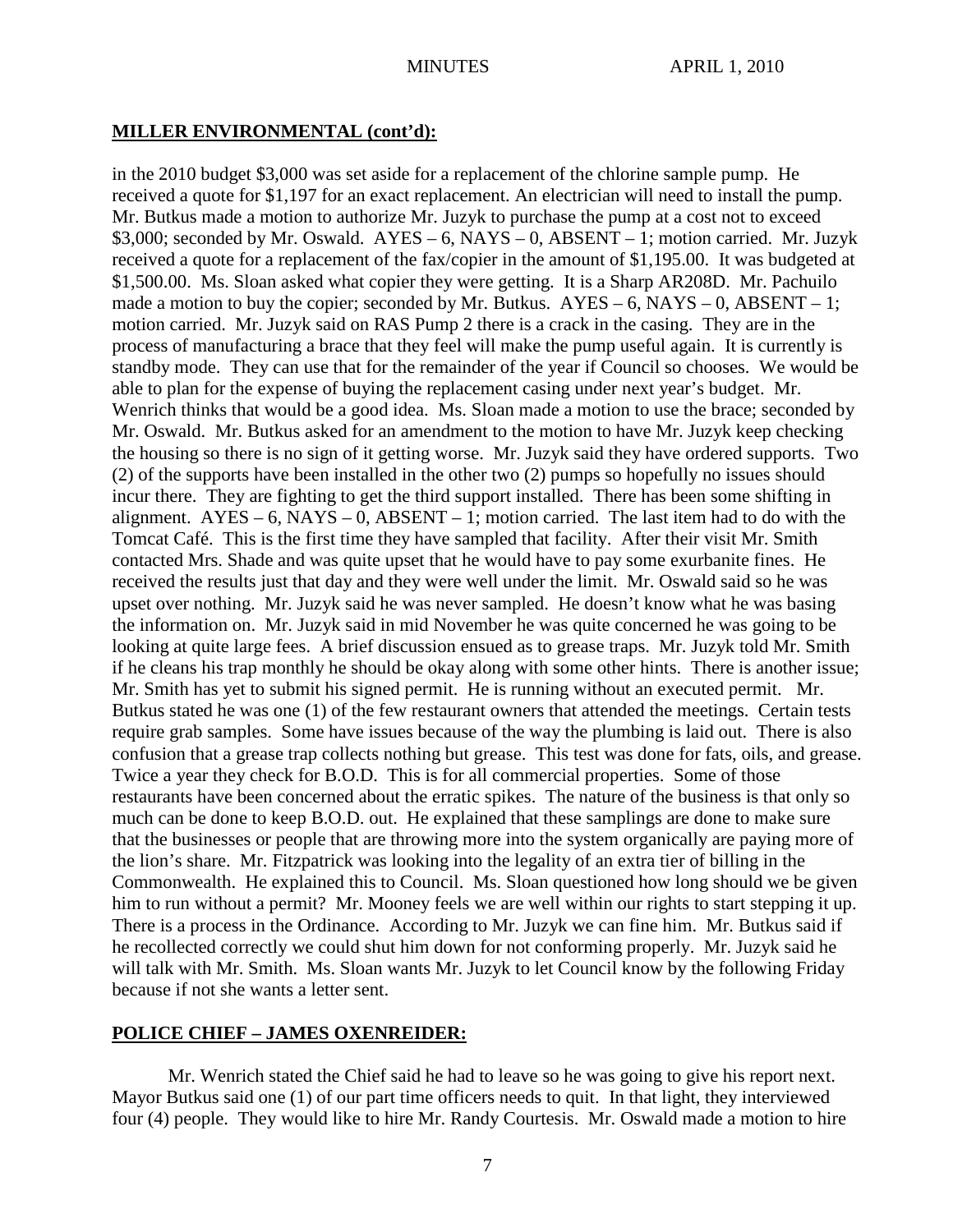# **POLICE CHIEF – JAMES OXENREIDER (cont'd):**

Mr. Randy Courtesis at the part time rate; seconded by Mrs. Stine.  $AYES - 6$ , NAYS – 0, ABSENT – 1; motion carried. The next item had to do with the Ford Explorer. Recently it had a breakdown. It is the timing chain. The vehicle has roughly 78,000 miles on it. It is very labor intensive to have that replaced. Ms. Sloan said it would be about \$400 to which Mr. Oswald said no, more like \$1,500.00. The expected cost is about \$2,500.00 between parts and labor. The Chief said he went ahead and had them do the repair. Mayor Butkus said the engine probably has the equivalent of about \$30,000 miles on it. The Chief gave his report for March. They had about 158 calls. They wrote 26 traffic citations, 4 parking tickets, and 10 warning notices. The Chief left.

# **REVITALIZATION:**

Mr. Wenrich stated in the Pennsylvania Borough News Magazine which Council receives; there was an article about Hamburg. It stated Hamburg defines hometown America through cooperation, preservation, and revitalization. He said for all the naysayers of the Sinking Spring Revitalization project…they need to read that article. They then should read the next article. The "coolest" small town which is Huntington and how they took revitalization money and brought life back to that town. Two (2) very excellent articles, Mr. Wenrich said.

Mr. Oswald said the JDH project is progressing. Everything is just about gone. The Revitalization Committee at their last meeting approved a brochure which will be going out to every residence in the Borough. They want to do it door to door with representatives that can answer some of the questions. They want to do it face to face. Some of the information that has been presented is not 100% correct and by doing a door to door campaign they will be able to address some of the questions, and concerns on a personal level. They are hoping to bring in some new blood. In addition, they are hoping to attract people who are not for the project as well. If you don't agree with the project, it is great to hear your concerns as well because you might have a great idea that was never thought of. At the last meeting someone said that Food Lion was in Chapter 11 bankruptcy. There were discussions on this. Mr. Oswald did some investigation. They were involved in a bankruptcy but not its own. It was through a company called Buy Low. Apparently, they were trying to buy them out in October of last year. The very next month, fall of last year, Buy Low told them they no longer needed Food Lion as they were moving out of bankruptcy. Mr. Oswald stated that is all he could find on bankruptcy that involved any form of Food Lion. Food Lion itself is in good financial shape. It is owned by a Belgium retailer. Food Lion has expanded in the 1980's and 1990's. They did cut trends but now they have started another expansion. Mr. Oswald wanted it stated in the minutes that he did not see where Food Lion was in any kind of bankruptcy. Mr. Oswald couldn't see any information on JDH Corporation; he believes they are not a publicly traded company. However, Mr. Mooney has spoken on this issue in the past and they appear to be in good shape.

# **UNFINISHED BUSINESS:**

The first item was the Lower Heidelberg sewer payment issues. Mr. Mooney stated at the last Council meeting, Council wanted to prepare a bill under the old agreement if Lower Heidelberg did not respond to our request. Unfortunately, this was an issue that Mr. Mooney was not totally up to speed on. He is now; however Mr. Fitzpatrick, Mr. Schlott and Mr. Mooney were not able to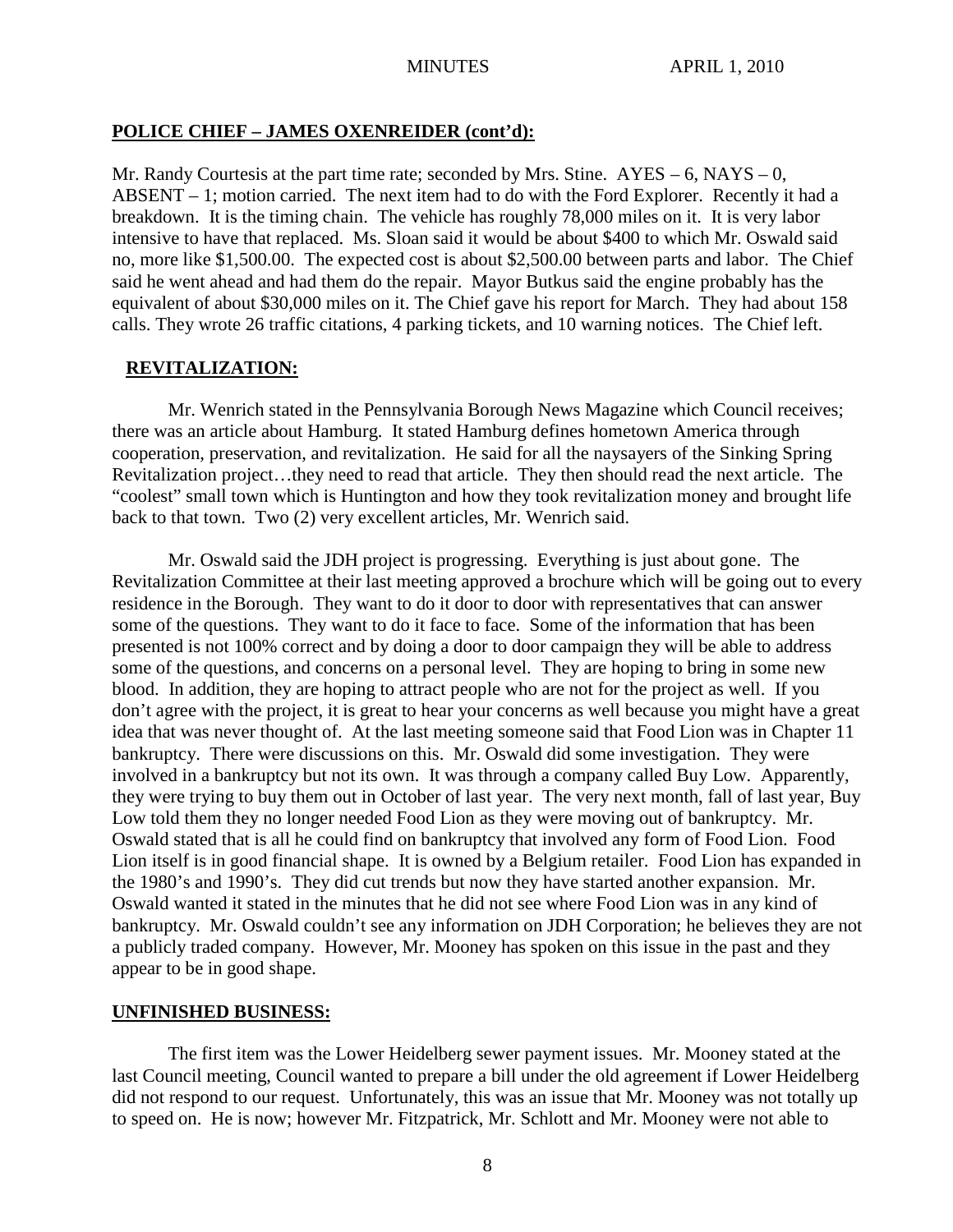#### **UNFINISHED BUSINESS (cont'd):**

meet until recently. They have evaluated the comments that Lower Heidelberg has made and that past Monday he sent a revised agreement with the changes. He had called him earlier this week however at this point he has not heard back from him on. Mr. Mooney has given him till their meeting this month which he believes is the second Tuesday of the month, to respond back to us. If they don't agree to pay us, we will then move forward with paying them under the old agreement. Mr. Oswald questioned if we want a representative at the Lower Heidelberg meeting. Mr. Wenrich said it is a public meeting if you feel you want to attend that would be your business. Mr. Oswald said he wouldn't be comfortable just showing up and acting as representative of the Borough. Mr. Butkus said you should tell them that you are only speaking on behalf of yourself; you are not there representing Borough Council as a whole. Ms. Sloan would like to look at the correspondence for the last twelve (12) months between us and them. She wants to see what has transpired but she does not feel this is acceptable. She is not sure why we are at where we are. Mr. Mooney does not believe there is much correspondence from July to the day of our March meeting. Ms. Sloan wants to look at it and she will make up her mind on what she will do. Ms. Sloan feels someone should go to the meeting. The meeting is the second Tuesday. Mr. Butkus asked Mr. Mooney to forward the draft agreement to Council. Ms. Sloan wants records of billings and phone calls as well. Mr. Mooney will send her what he has.

The next issue is the Western Berks Ambulance Agreement. Mr. Mooney said he recommended Council sign the agreement at last month's meeting but Council wanted copies of the agreement to review. He believes all of Council did receive the document. If no one has any comments his recommendation from the prior month still stands. He recommends the Borough execute the agreement. Ms. Sloan stated she did not get a copy. Mr. Pachuilo made a motion to execute the agreement with Western Berks Ambulance; seconded by Mr. Butkus. Mr. Butkus said this is a one (1) year agreement.  $AYES - 6$ ,  $NAYS - 0$ ,  $ABSENT - 1$ ; motion carried.

The next issue was the TIS Agreement. Mr. Ludgate said the committee received three proposals from traffic engineers. They went through a process of interviews along with some evaluations and checking references. The four (4) on the committee were Mr. Ludgate, Mr. Hart, Mr. Leiby (who has become ill and couldn't fully participate) and Mr. Alan Piper of Berks County. They have recommended STV Consultants to do the work. If Council does approve and appoint them, they would also like the Solicitor to work with them with STV. Mr. Pachuilo made a motion to appoint STV as the traffic engineer; seconded by Mr. Oswald. Ms. Sloan needed to abstain from this vote as her husband works for STV Engineering. Mr. Butkus assumes the funding will fall under what the County Commissioner was talking about. A brief discussion ensued. Clearly, the \$50,000 can be placed into the study. Mr. Butkus stated so it won't cost the Borough anything. Mr. Butkus questioned if improvements on their Rt. 724 access ramp are necessary from this study, the rest of the \$50,000 could be spent on that and the rest is at the Borough's expense not the developer's expense. Mr. Ludgate said the issue is that County Commissioner Leinbach is asking the study show whether or not the plan truly does achieve traffic congestion mitigation. Also they are asking will this consultant provide a cost estimate. Mr. Wenrich said this is s a preliminary step. From there we are going to have to fish or cut bait. Mr. Butkus said after the study and Council chooses to move forward with altering ramp to Rt. 724 since the developer doesn't have to make any physical changes they can give money in lieu of physical alternations does this mean that we spent the money on the study. Mr. Mooney said you are on your own. You can't go back to JDH.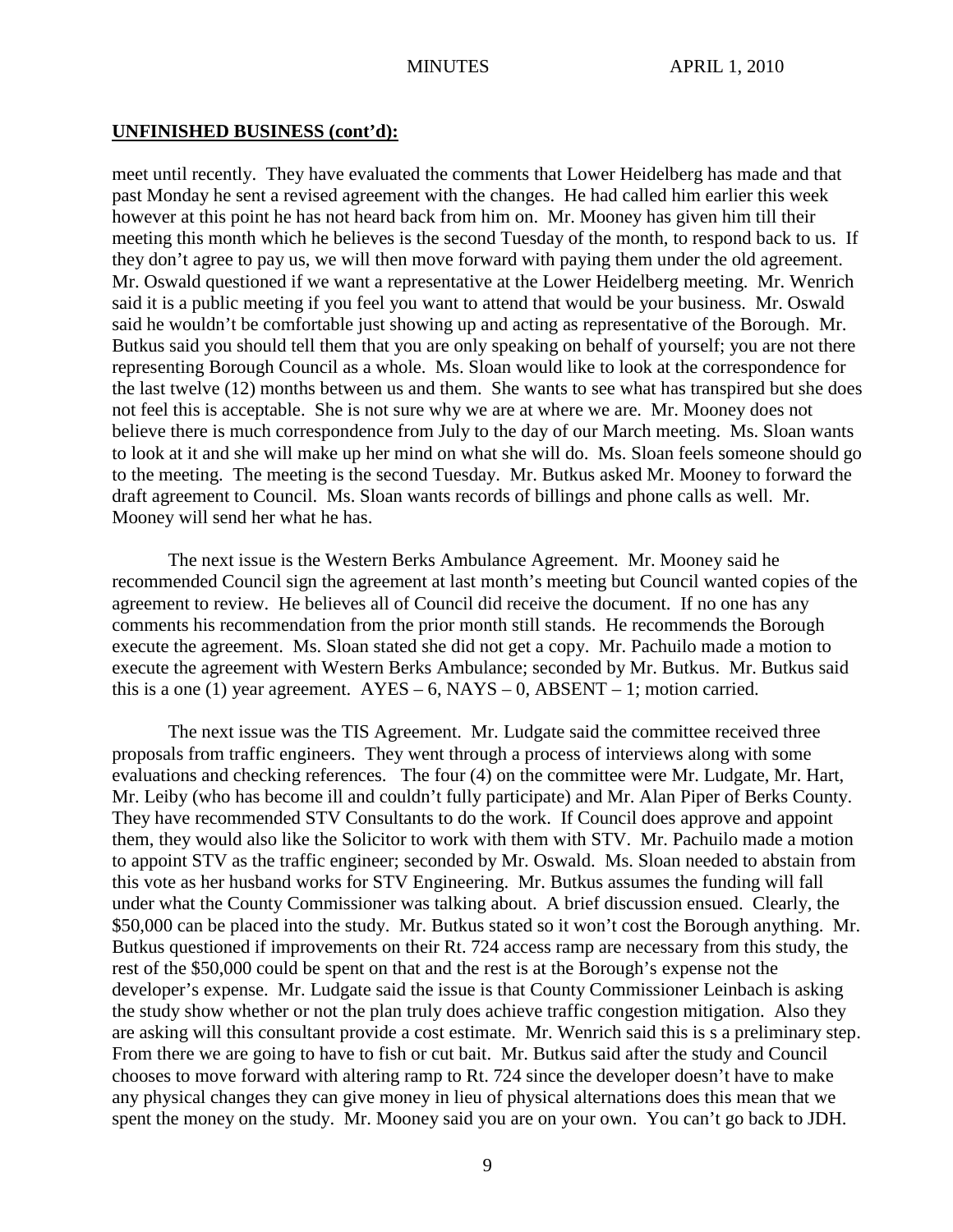#### **UNFINISHED BUSINESS (cont'd):**

Mr. Ludgate said that JDH will need to do their own improvements. The agreements with JDH in regards to Queen Street, they are doing all the physical work but the Borough is installing the traffic signal. They are doing all the street widening. This has been in the agreement that was outlined for their conditional approval last July. The Borough's acting Solicitor for this was Kit Fegley and he did a lot of work pounding out the agreement. He worked closely with a group from Council which included Mr. Larry Schmidt as well as Mr. Hart. The bottom line is that JDH will do all of the physical improvements except the actual signal installation as part of their work. This study may show additional improvements are needed which will help in getting State and Federal Funds. He doesn't believe there will be anything mandated that said you must get this or that. Ms. Sloan asked if you have copies of all the Kit Fegley's letter because Larry Schmidt is no longer serving so all those meetings….Mr. Hart said he has some. Ms. Sloan wanted to know if everyone could get copies of all of those papers. She is in the dark. Mr. Schmidt was good enough to go to those meetings but she feels everyone should be up to date on that. Ms. Sloan questioned why was Kit Fegley representing us on that? Mr. Mooney said because they were lawyers representing JDH Capital. Mr. Mooney said this was discussed many times at prior meetings. Mrs. Shade said there were hundreds and hundreds of letters and e-mails that were discussed over many, many meetings and to put all that information together would take a tremendous amount of time. She went on to say that Council was receiving all those e-mails. She continued that one (1) e-mail could have twenty (20) responses to it and discussions. Mr. Wenrich said that is true and every movement were made public at Council meetings to which Mr. Pachuilo agreed. Ms. Sloan was trying to get this clear. She said for purposes of negotiations we had Mr. Fegley because she remembers Mr. Fitzpatrick saying he can't represent us on that but she said to Mr. Mooney that he wasn't involved in JDH just his firm was. Mr. Mooney said no, he represents JDH in Swatara Township, Lebanon, and Mt. Joy so he would say, he is involved. Mr. Pachuilo said his associate, Mr. William Colby, is in charge of this to which Mr. Mooney said yes. Ms. Sloan questioned if he felt there was a conflict of interest in representing the Borough and JDH. Mr. Mooney said yes there is a conflict. He went on to say the agreement was run through Kit Fegley not them. Mr. Colby drafted the agreement and Kit tweaked the agreement and that is what you have in front of you for approval. The \$50,000 is over and above what JDH was required to pay the Borough through the Subdivision and Land Development process. She understood that. In order to get their HOP permit basically PENNDOT said they believe a further contribution should be made. The amount was \$50,000.00. Mr. Wenrich asked for a vote on STV.  $AYES - 5$ , NAYS – 0, ABSENT – 1, ABSTAIN – 1 (Ms. Sloan); motion carried.

The next item was the TIS Agreement. Mrs. Stine made a motion to enter into the TIS Agreement with the County; seconded by Mr. Oswald. Mr. Butkus said this is the money coming out of the JDH money not the General Fund. AYES – 6, NAYS – 0, ABSENT – 1; motion carried.

The next issue was the JDH Agreement. This is the contribution of the \$50,000.00 which we can use in the matter Mr. Ludgate explained earlier. Ms. Sloan asked if there was anything that could be missed in the subdivision things we are not thinking about. Mr. Ludgate said what Mr. Fegley has created is exactly what needs to be in a standard agreement that deals with future potential additional development. He explained it to Ms. Sloan. She asked about the ditch in the back where there is real runoff, are they satisfied. Will any problems with costs be covered, she asked. The ditch is on the other side; it is part of the Hofmann Tract both Mr. Wenrich and Mr.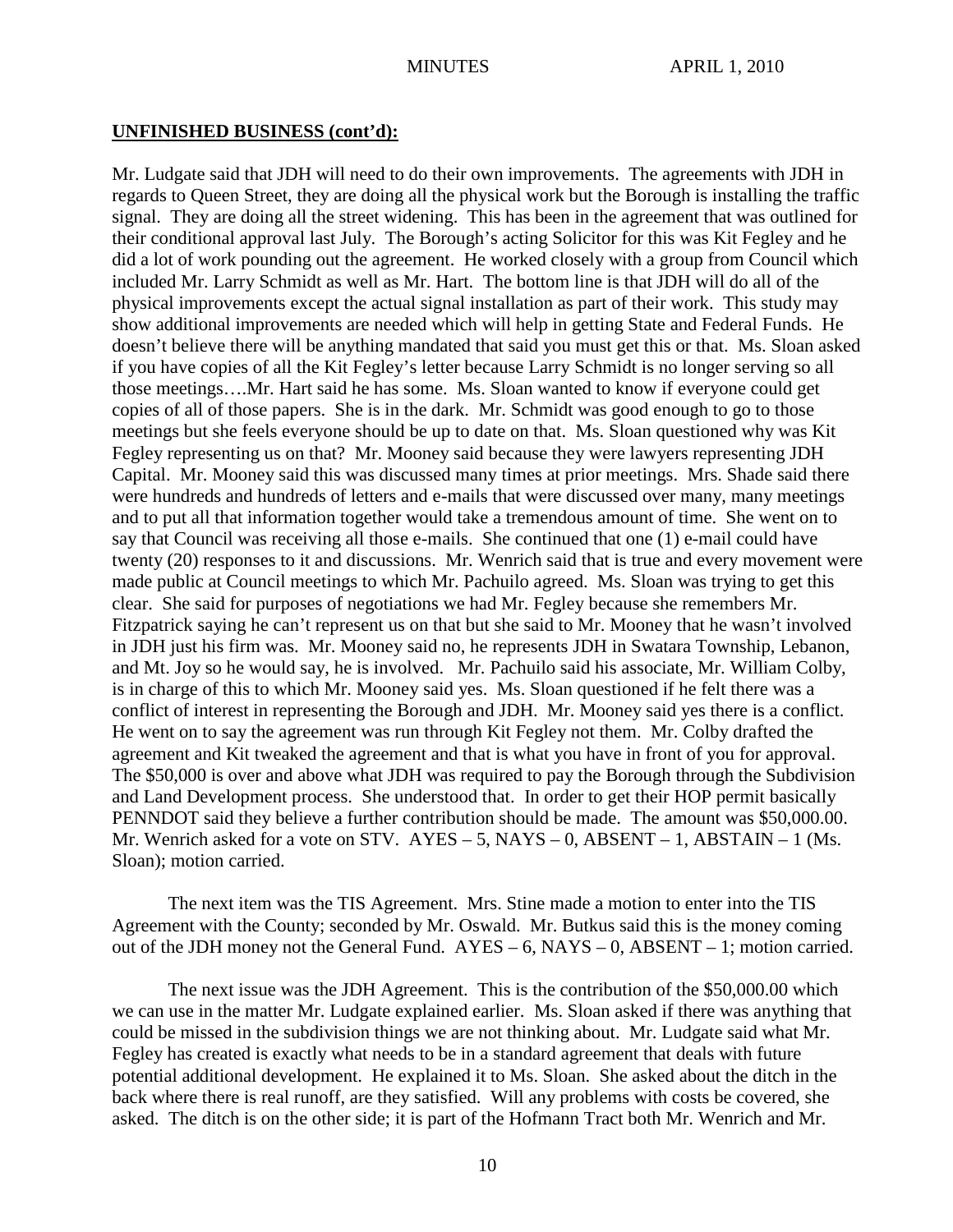#### **UNFINISHED BUSINESS (cont'd):**

Pachuilo said. Mr. Ludgate stated this item will be discussed later. Mr. Butkus said the garden center of Boscov's had a problem. Mr. Hart said they are going to try to control that surface water. They are aware of that run off problem. They will be building a small retaining wall and grading to try and control that. Mrs. Stine made a motion to accept the \$50,000.00 from JDH; seconded by Mr. Oswald. AYES – 4, NAYS – 2 (Mr. Butkus and Ms. Sloan), ABSENT – 1; motion carried.

#### **NEW BUSINESS:**

Bulk trash day is Wednesday, April 14, 2010.

The next two (2) items were the Library Board and the West Side Emergency Management Agency Representatives. Mr. Wenrich said he was personally advised by both of these Boards that Council representation was not there. With Mr. Leiby and his medical conditions, he is not sure how that is going to work out. Mr. Wenrich said if you are not going to be at a meeting, you have to let the people know. If you can't attend then we must try to make sure we have a Council rep there. Mr. Vaughan sent a letter and that group only meets every three (3) months and it is critical. Mr. Wenrich said it is your duty as a Councilperson if you are on that committee or board and you cannot make it, let somebody know. It is no different than a Council meeting. If you know you are not going to be able to make the meeting, please let Mrs. Shade know. It is common courtesy. No one will be reappointed until he hears what is happening with Mr. Leiby.

Flu shots and the flu clinic were next on the agenda. Mrs. Shade stated in the past we have always given Borough employees the opportunity for a flu shot. In addition, we also housed a flu clinic here at the Borough Hall for the residents to come in and get a shot. They must pay for the shots. Mrs. Shade was not sure how to handle this with the budget constraints. Mr. Wenrich feels that the shots are just a small investment in making sure that our Borough stays up and running. They won't have as many sick days. Mr. Butkus asked if their health insurance will cover this cost. Mrs. Shade stated if we go to our own doctor's probably, but she doesn't believe they will bill our insurance carrier for this. Ms. Sloan said we should take care of our people and table the rest until next month till we see what they are predicting for the next flu season. Mrs. Shade said we don't pay for the residents; they pay their own. Mr. Butkus made a motion to authorize Mrs. Shade to set up the flu clinic and to check with our health care provider is they will pay for the shots; seconded by Mr. Pachuilo.  $AYES - 6$ ,  $NAYS - 0$ ,  $ABSENT - 1$ ; motion carried.

# **BOROUGH ENGINEER – ROBERT LUDGATE, SR.**

Ms. Sloan raised the question earlier about the drainage on the Hoffmann Track and that is still being worked on. There was a meeting of their engineer and Ludgate a while ago. They have agreed to some amendments and the developer has agreed to armor the swale; however they have not seen any actual plans as of yet.

As far as the Terrace plan goes they are offering an extension of time for the annexation plan. There are two (2) plans involved- one of them being an annexation plan. This plan has not been passed upon by the Planning Commission. Mr. Ludgate made the recommendation to accept the time extension. Mr. Butkus made a motion to accept the ninety (90) day time extension;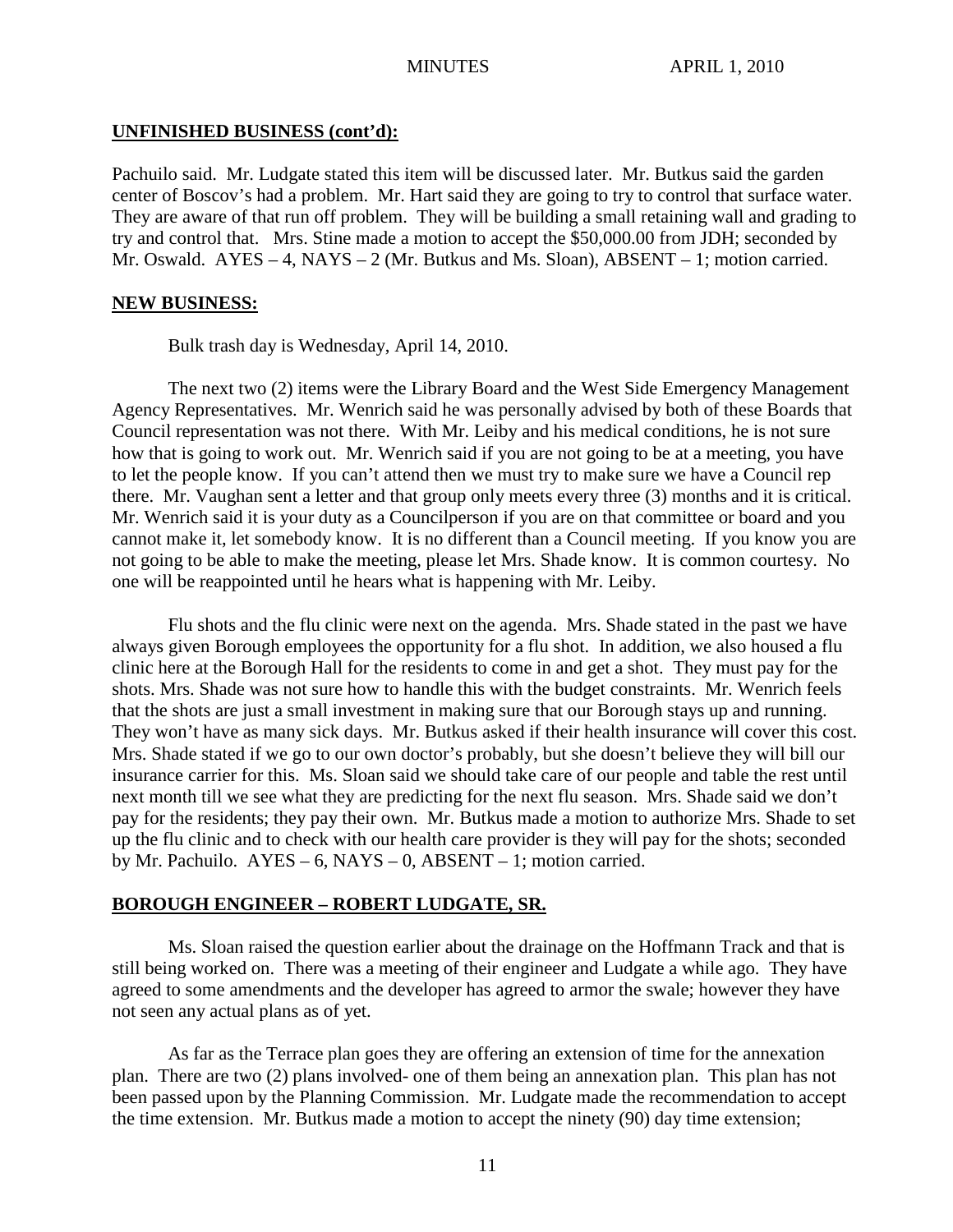### **BOROUGH ENGINEER – ROBERT LUDGATE, SR.(cont'd):**

seconded by Ms. Sloan.  $AYES - 6$ ,  $NAYS - 0$ ,  $ABSENT - 1$ ; motion carried.

There has been some progress made on the Traditions project. A plan was resubmitted. There were some informal comments made and a meeting has been set up for April  $7<sup>th</sup>$ , Mr. Ludgate believed.

The last item is the proposed Zoning and Subdivision Ordinances. They are almost completed. Mr. Hart has a few comments that need to be incorporated and then they will be complete. A draft of the Ordinance once completed needs to be submitted to the County Planning Commission for review and comment. They have forty five (45) days. A public hearing is required. It probably should be in June and can be done in conjunction with the June Council meeting. It can be decided at the May meeting to have the hearing in June. Mr. Mooney has been receiving correspondence on this and he made the recommendation that Council make the motion authorizing the sending of the Ordinance to the County Planning Commission for their review. Mr. Oswald made the motion to authorize the sending of the Zoning and Subdivision Ordinance to the County Planning Commission for their review and comments; seconded by Mr. Pachuilo. AYES – 6, NAYS – 0, ABSENT – 1; motion carried.

# **PUBLIC WORKS DIRECTOR – MICHAEL HART:**

Mr. Hart wanted to make Council aware as well as the rest of the community, that Woodrow Avenue is closed for repairs to the railroad tracks. The signage they put out was wrong. April  $12<sup>th</sup>$ Columbia Avenue will be closed for repairs. There are issues but they didn't really explain to Mr. Hart what they were repairing just something that should have been done before. Mr. Pachuilo asked how long does something like this take to which Mr. Hart said they are estimating a week each.

The next item was adopting the 2009 (inaudible) Building Codes. They are out now; the last version we have is 2006. This is all of them; building, plumbing, mechanical, property maintenance. Mr. Mooney questioned if Mr. Hart inserted the local changes where they need to be. Mr. Hart said no. Mr. Mooney feels that should be done and then gets something ready for the following month. Mr. Hart agreed. Mr. Butkus asked if this is where we would be talking about traps. A brief discussion ensued. Mr. Butkus would like Mr. Hart to look into that as well as any others that might be appropriate at this time. If the changes are more stringent then we must send them to L&I for their approval, Mr. Mooney said. This would need to be done before we adopted the Codes.

Columbia Avenue curbing was the next item. The contractor is ready to move. He is looking for half of his money up front before he starts the work. The amount is \$4,410. 00. Ms. Sloan said don't we have to wait for Columbia Avenue to be closed for the railroad job. Mr. Wenrich said that won't affect them; Mr. Hart said it would probably benefit the contractor having it closed. Mr. Butkus made a motion to authorize the payment of half of the money to the contractor for the Columbia Avenue curbing; seconded by Mrs. Stine.  $AYES - 6$ ,  $NAYS - 0$ , ABSENT – 1; motion carried.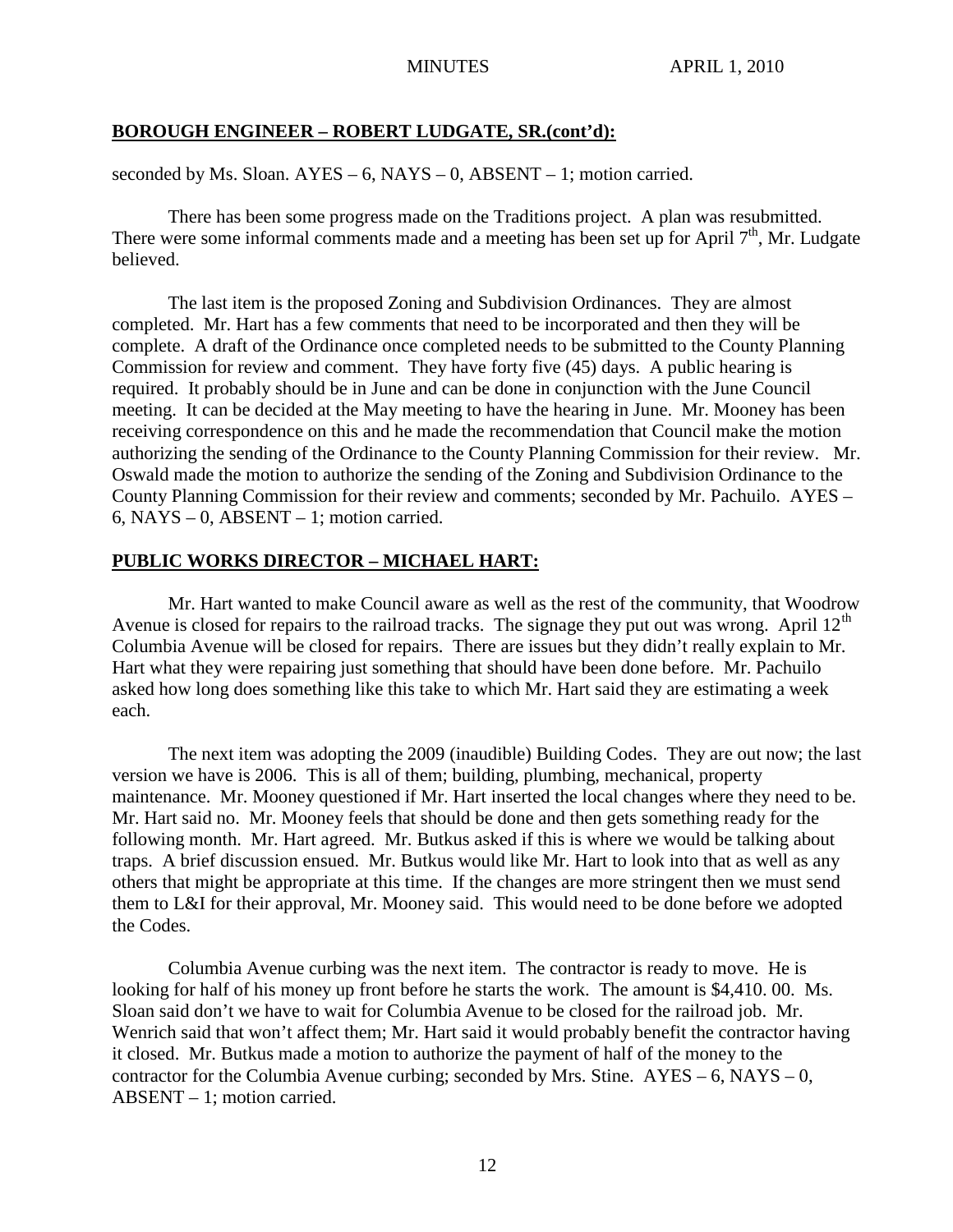### **PUBLIC WORKS DIRECTOR – MICHAEL HART (cont'd):**

The last item was regarding the street sweeper. Mr. Hart stated that Mrs. Shade received an e-mail from Wernersville Borough and they were looking to rent the street sweeper as well as South Heidelberg Township. He doesn't know where we stand with this. He gave Ron Seaman a price for using the sweeper and manpower. Mr. Hart is concerned if we are going to enter into some type of contract with them, he needs to go back and redo the prices taking into consideration replacement costs. Mr. Wenrich said we had our budget shot down which led to months of delay. There is no money left. Mr. Wenrich said he will vote down anything. That street sweeper stays in the Borough due to the fact that we can't put anymore wear and tear on any of our equipment because there is no money for replacement. He doesn't care how much we charge. He said you will never recoup enough money for a replacement. Mr. Wenrich said that was his view point and the rest of Council can say or vote what they want. Mrs. Stine said that was her viewpoint as well. Mr. Pachuilo said just the sheer liability of transportation plus the monies; he doesn't feel good about it. Ms. Sloan said if we can make money on it, she is for it. Mr. Wenrich said you aren't going to make enough money if they are running it in South Heidelberg and Wernersville or wherever-that is extra hours, extra brushes, and those brushes are not cheap. Mr. Hart said the cost for one (1) of the brushes is \$200.00. We are looking at holding back the usage in our own Borough to try and save money; you will never recover the cost. Ms. Sloan said someone just asked her about it; she didn't say it was a good idea. He apologized if he offended her but if we had a budget with an access that we could replace something if it goes down, that would be one (1) thing. We can't replace a police car that is up in years and now we need to replace a timing chain. So now we need to throw money into it because we don't have it there, Mr. Wenrich said. Ms. Sloan understands. Ms. Sloan said she understood; she was only for that if we can bring money in. Mr. Wenrich says this isn't a Renta-Center. Mr. Oswald sees both sides. Mr. Oswald said this Borough has been working without a capital fund for so long and we are much too big now, not to have one. A discussion ensued. Mr. Francis Butkus said that Tymco is a good company, but we will not be able to get parts for this street sweeper if we hold onto it as long as we did the last one. They just are not carrying parts. He feels if you get fifteen (15) years out of it, you are lucky. The secondary issue is safety. As the equipment gets older safety standards change. Ms. Sloan said when she crunched numbers it was the FEMA numbers they were using. They were talking about once per year. Mr. Pachuilo said he is all for the sharing of services but what he is envisioning happening is when you are ready to purchase a piece of equipment like that you get three (3), four (4), or five (5) municipalities to pony up and equal amount and it gets shared by all of the contributing municipalities. He doesn't feel we are in a position to rent out the Borough equipment at this time. Mr. Butkus said we certainly don't want to do it at a loss. He questioned if Council wanted Mr. Hart to go back and crunch the numbers and see where it comes out at. Ms. Sloan said she believes they already did that and it comes out at somewhere in the area of \$75 to \$80 an hour. She asked Mr. Mallauy to submit actual street plans so we can see exactly where we would be. Mr. Wenrich said Mr. Pachuilo brought up a very good point with the liability issue. We have our own Borough residents saying we damaged their curb with a plow. Who is to say we are in another municipality and someone's curbing is bad, we run the sweeper through and now those residents could say that "Sinking Spring thing" broke my curb. Ms. Sloan said they would pay liability and they would have to take all the junk from the sweeper too. Mr. Butkus asked Council to consider if we want to continue the renting out of the television truck as we did last year. Mr. Wenrich said giving this state of the budget, no, but let's put it up for a motion and we can vote accordingly. Mr. Butkus made a motion to have Mr. Hart crunch the real numbers; look at the true numbers and the wear and tear so we can make an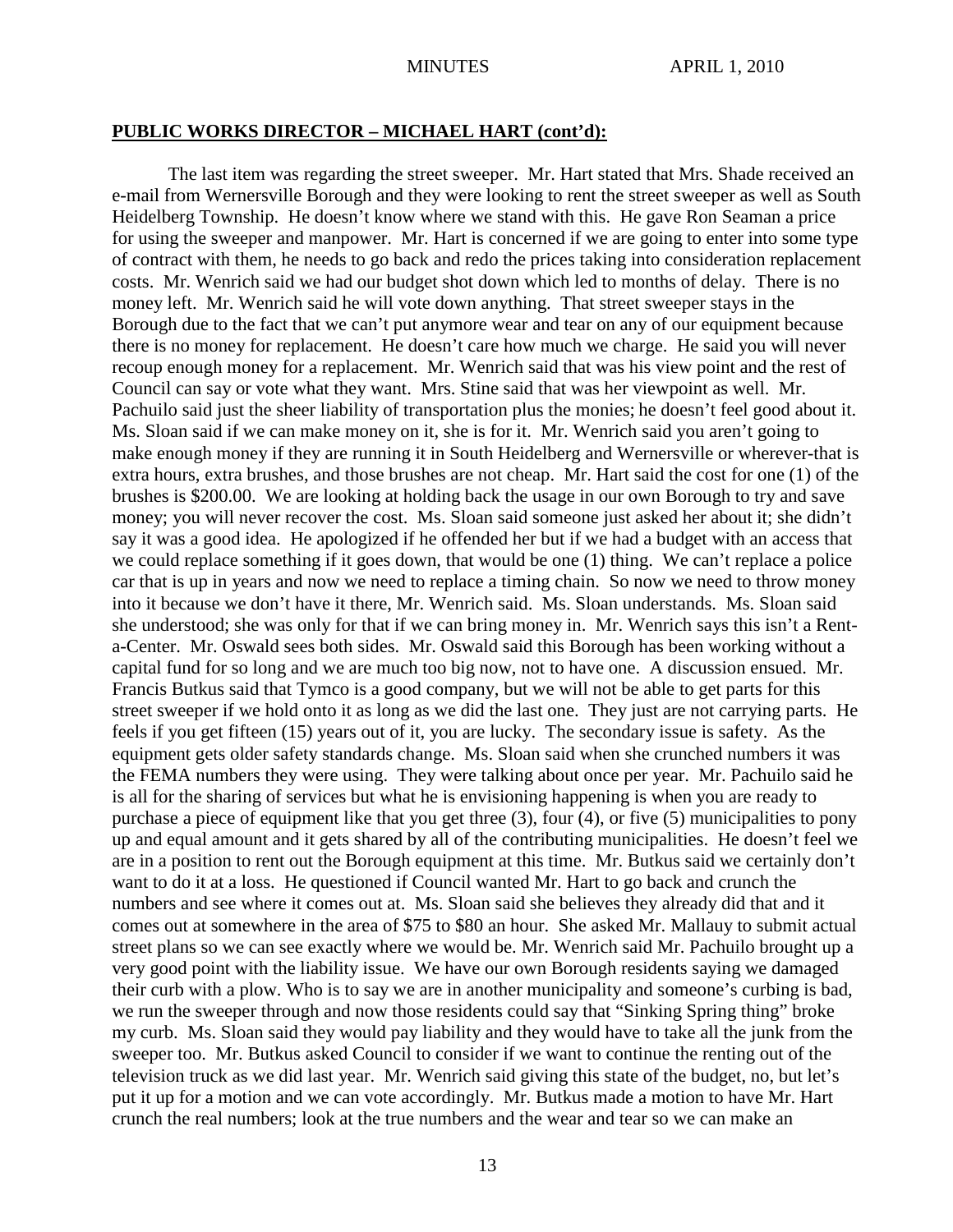## **PUBLIC WORKS DIRECTOR – MICHAEL HART (cont'd):**

informed decision; seconded by Ms. Sloan. Mayor Butkus said that we need to keep one (1) thing in mind in regards to the televising. Spring Township always was a good neighbor, when we needed a camera and when we needed it now, they helped us. Mr. Hart stated we are looking at two (2) different things. Emergency services are different than contract services to which Mr. Wenrich agreed. Ms. Sloan said she would not be for contracting services. She would do it on a one (1) time basis and then we could reevaluate it. Mr. Hart said that is not what they are looking at doing. Mr. Pachuilo agreed. Mr. Hart said that Ron Seaman wanted South Heidelberg done twice a year. Wernersville asked about having their streets done twice plus going out and cleaning out their catch basins. Ms. Sloan said we aren't doing that. Mr. Wenrich called for a roll call vote.  $AYES - 3$ , NAYS – 3 (Mr. Wenrich, Mrs. Stine, Mr. Pachuilo), ABSENT – 1; since it was a split decision, it went to the Mayor to break the tie. The Mayor voted to go along with the study. Mr. Gary Cirulli, a taxpayer in Sinking Spring, said if his tax dollars bought that machine, that machine should not leave this Borough. If that machine breaks down, it will be his tax dollars fixing that machine. He doesn't care what amount of money renting that piece of equipment out will bring in. South Heidelberg Township is a big township; they have more roads to do then we do here in the Borough. That is going to wear out the brushes; the vehicle will wear out in no time. We are then stuck as taxpayers to pay that bill. Is that fair to us, he asked? No, that is his feeling. That is not fair. Mr. Wenrich said he wouldn't have wasted the time in the study and Mr. Oswald said he is undecided. Mr. Wenrich said everyone is entitled to their own opinion. Ms. Sloan stated this doesn't mean we are going to do it.

# **SEWER ENGINEER – DAVID SCHLOTT, JR. – ARRO CONSULTING:**

Mr. Schlott stated that 274 days have been expended and 46 days remain on the contract for the wastewater treatment plant project. There have been some delays and there will probably be a time extension needed due to delays in equipment. It is not Wickersham's problem. A brief discussion ensued. There is one (1) application for payment. It is payment number eight (8) in the amount of \$38,998.00 to Wickersham for work completed March 19, 2010. ARRO recommends authorizing payment. Mr. Butkus made a motion to authorize payment to Wickersham Construction for \$38,998.00; seconded by Mr. Pachuilo.  $AYES - 6$ ,  $NAYS - 0$ ,  $ABSENT - 1$ ; motion carried.

The next item was the planting of the reed beds. Constructive Wetlands Group is the people who actually plant the reeds in the reed beds. The original estimate they had given was \$38,000.00. Mr. Schlott went back to them and they did reduce it to \$35,000.00. It is a professional service. They guarantee everything going in. They work closely with the operators. Mr. Butkus made the motion to authorize the execution of the professional services agreement with Constructed Wetlands Group to install the reed beds; seconded by Ms. Sloan.  $AYES - 6$ ,  $NAYS - 0$ ,  $ABSENT - 1$ ; motion carried.

The next item was the grit classifier. They looked at the grit classifier at the start of the project. It is located right at the main gate. He explained what it does. The amount of time it would take to repair this piece of equipment, it's better to just replace the unit. The estimated cost to replace this piece of equipment is \$90,000.00. This is a direct replacement and that would be an in kind model but it would be stainless steel as opposed to carbon steel. Mr. Oswald has seen it and it is in bad, bad shape. Stainless will hold up better. Mr. Pachuilo said doing an expansion or not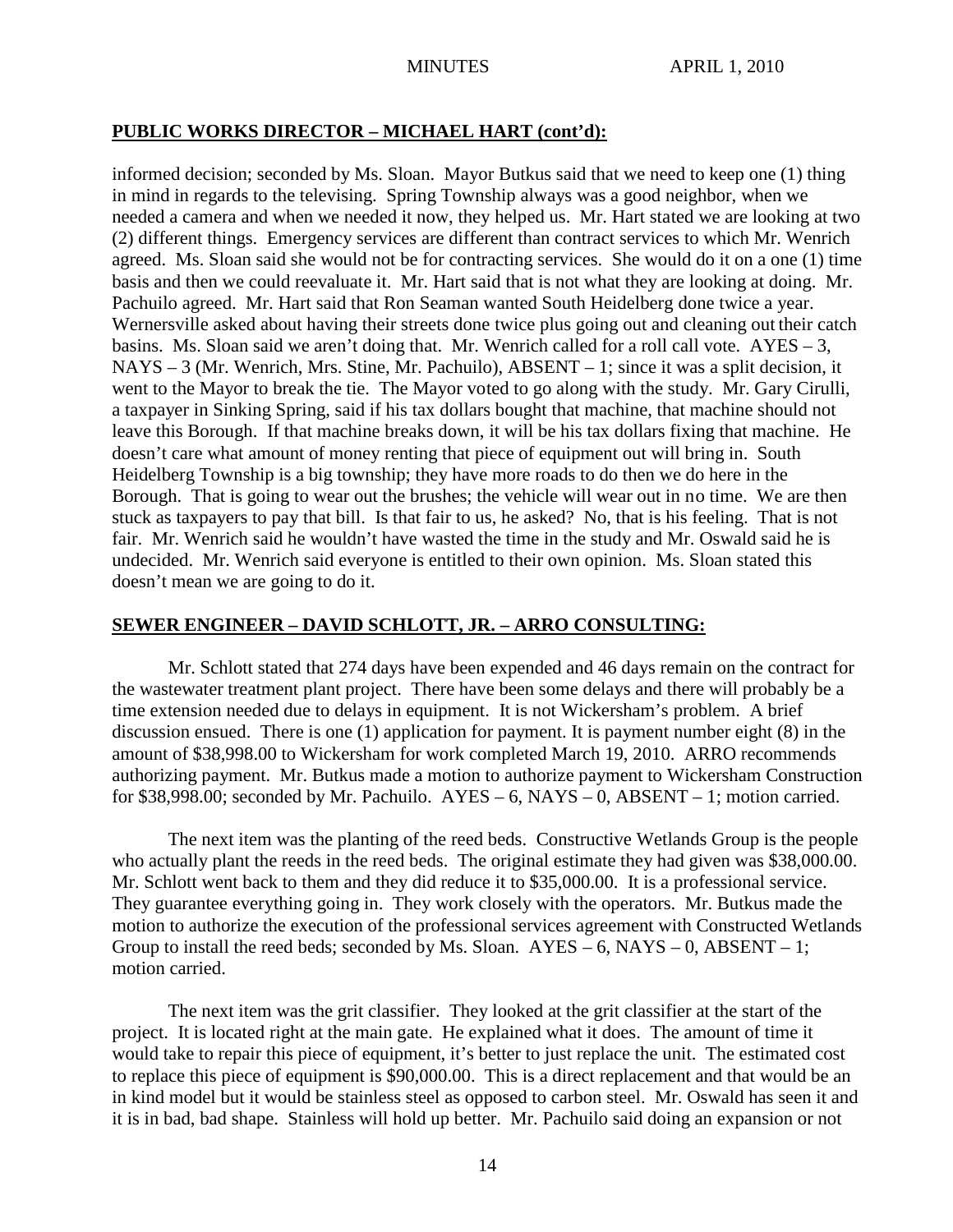### **SEWER ENGINEER – DAVID SCHLOTT, JR. – ARRO CONSULTING (cont'd):**

it, would need to be replaced. Mr. Wenrich questioned if we could submit this to PENNVEST to which Mr. Schlott said we are trying. There is a \$291,000 contingency which is included in our PENNVEST money. As of right now, Mr. Schlott feels that the \$35,000 to plant the reed beds will be covered. Mr. Schlott has spoken to a gentleman from DEP and this gentleman feels it should be incorporated into the upgrade. He is hopeful. Mr. Wenrich questioned if this was something that needed to be replaced yesterday or could we wait till we get clarification from PENNVEST. Mr. Schlott was hoping to get authorization from the Borough to talk to PENNVEST to get this included. Once he had that authorization then he would notify the contractor because there is some lead time to get this piece of equipment on site. Mr. Butkus said we should authorize Mr. Schlott to get in touch with PENNVEST and file that process but at the same time if we can't get it through PENNVEST, the sewer account does have capital money. This would be one (1) way to get it done as it needs to be repaired. Ms. Sloan questioned whether we should get additional quotes or have we done that. Mr. Schlott said this is a direct replacement of the equipment that is already out there. If it were a direct replacement we wouldn't have to bid it. If this doesn't fall under PENNVEST could we get competitive bids to replace it, Mr. Pachuilo questioned. Mr. Butkus stated the thing we need to remember is there might be additional costs in altering the connections, the structure. That is why Mr. Pachuilo said he felt we should have additional quotes. Mr. Oswald made a motion to authorize Mr. Schlott to get this piece of equipment through PENNVEST pending their decisions; if it comes back as they won't then it needs to come back to Borough Council and they will revote on it at that time so we have further discussions on this matter; seconded by Mrs. Stine. Mr. Schlott questioned if PENNVEST agrees….Mr. Oswald amended his motion to authorize Mr. Schlott to get this piece of equipment through PENNVEST if PENNVEST agrees to move forward with the project however if PENNVEST denies the request it must come back to Borough Council for further discussion; seconded by Mrs. Stine.  $AYES - 6$ ,  $NAYS - 0$ ,  $ABSENT - 1$ ; motion carried.

The Chapter 94 reports were submitted and on time. Based on the information provided, the results indicate that in conjunction with the completion of the treatment plant upgrade/expansion project no hydraulic or organic overload exists, nor is one (1) projected within the next five (5) years.

Mr. Wenrich asked Mr. Schlott what phenol is. Mr. Schlott said it is a chemical that should not be in waste water. Mr. Butkus said it is a chemical that is a solvent. It is actually used as a suspension for organic compounds and it is also used to precipitate out certain parts of DNA in proteins in lab research. It is a solvent used in any number of things; some paints even use it. It is certainly not something you want in the system, Mr. Butkus said, because a little can do a lot of damage. Mr. Schlott said a rep from ARRO went out with Mr. Juzyk and checked the facility. They weren't exactly sure where it came from. There is nothing showing that they have it. It appears to be an isolated incident. Mr. Wenrich said that perhaps somebody dumped something. They just don't know where it came from. Mr. Butkus said it may have been something as simple as the blue plastic shipping skids you see, one being reused had some phenol spilled on it and they washed it off. Mr. Pachuilo said they do car washing there too. Mr. Juzyk said phenol is also used in disinfecting cleaners and other disinfectants. It can be found in Chlorseptic. Mr. Butkus said that was true it is also a mild anesthetic. Mr. Juzyk said they thought perhaps a new employee doing cleaning might have improperly disposed of a small amount. Mr. Wenrich said it showed up in last month's report and he just wanted it clarified. Mr. Wenrich thanked Mr. Schlott for all the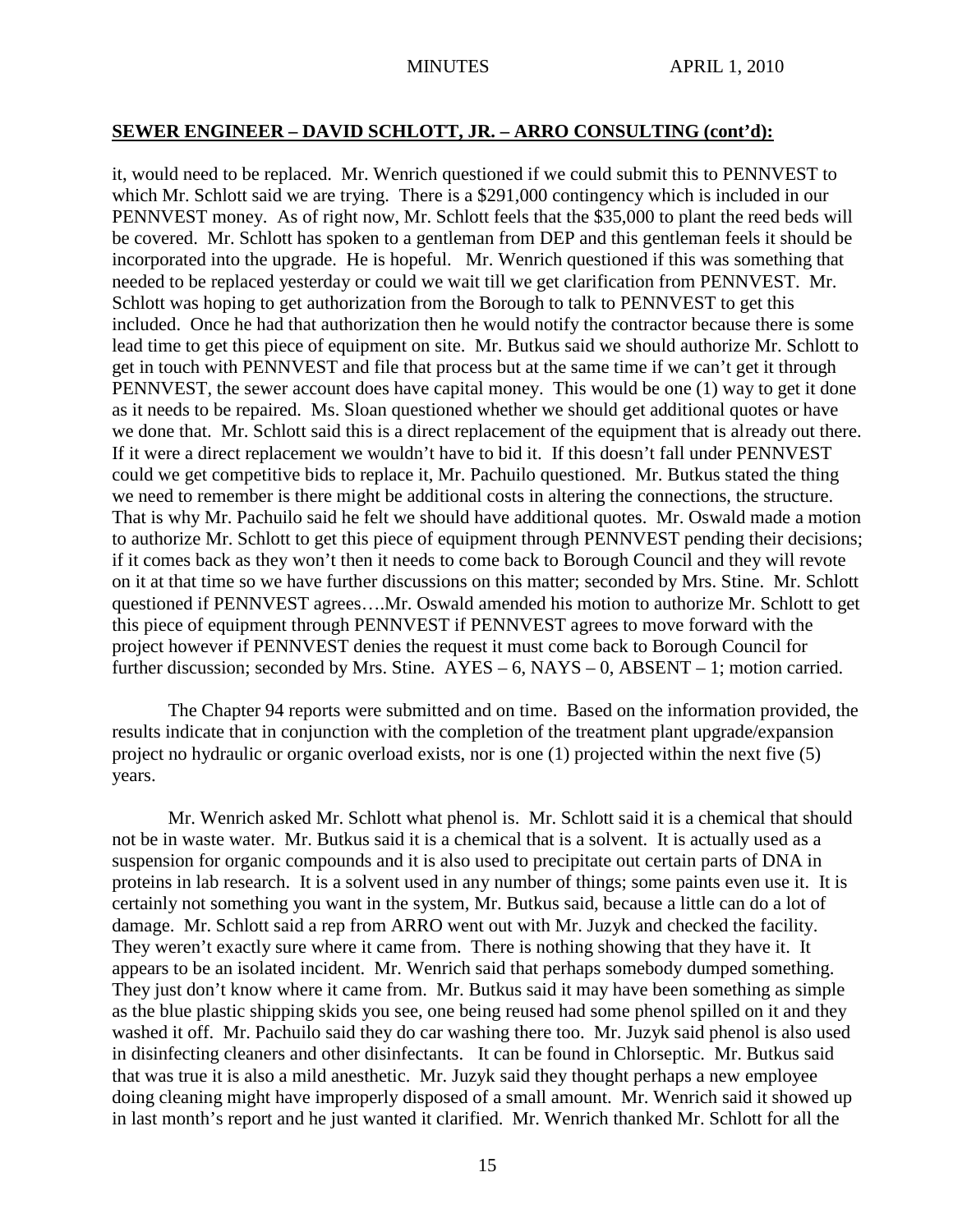### **SEWER ENGINEER – DAVID SCHLOTT, JR. – ARRO CONSULTING (cont'd):**

work he and his company did to get the Chapter 94 Report in on time.

### **COUNCILMAN – GEORGE BUTKUS:**

Mr. Butkus encouraged Council to review their Chapter 94 Report. Everybody should be at least aware of what is in it. It is a good measuring stick to see how far out you are planned for.

Mr. Butkus received some information from the company Ms. Sloan works for. They have a program for certain low income families. They are giving away certain policies. They must have at least \$10,000.00 in income but less than \$40,000.00 in a year. The parents must be between 19 and 42 years of age. Mass Mutual pays the premium; the person applying for it doesn't pay anything. In the event they die, the funds go into a trust fund for that child's education or if they don't use it for that, certain other things. If other residents have questions on it, they can get the pamphlet on it. It doesn't cost them anything. If there is enough interest perhaps we can let them use the space for the intake interviews they need to do. Ms. Sloan said they are going to write two (2) billion dollars worth of insurance. These are people who can't typically afford it. They have written 12,000 policies. There are 8,000 free policies. Her thought is if anyone in Sinking Spring qualifies for this; she would like them to get the policies because once they write the 20,000 policies that is it; they will be stopping it. They expect to pay out between five (5) to (10) million dollar in claims for the education of these people's children. It is a good plan. She would like it on the website. There are people who have signed up to do the work for free. We could run it like a flu clinic perhaps twice before the fall. She thinks it is a good program and we should encourage them to get it done. Mr. Butkus said if there are any other businesses that can help our residents; we are more than willing to pass that information off to them as well.

Mr. Butkus was not able to make it to the egg hunt but he heard it went well. Some happy child took a bunny home. He made arrangements to have a bunny donated. It was the bunny, cage, and dish. Mrs. Stine said it was good and it was held outside. Mr. Wenrich inquired as to what the turnout was. Mrs. Shade said they gave out 85 bags. Mrs. Stine said it was a good turnout. Mr. Wenrich said that is why we need to have a recreation department. Mrs. Shade said there was an egg hunt at Brookfield Manor Playground as well. She wasn't sure how that one went.

#### **BOROUGH SOLICITOR – KEITH MOONEY:**

Mr. Mooney said he believed Barley/Snyder had sent out invitations to all Councilpeople for the seminar they are holding for municipal officials. If you would like to attend but have not responded as of yet, Mr. Mooney was urging them to respond. All engineers were sent invites as well. Mr. Wenrich inquired to the time to which Mr. Mooney said it is daytime. It is in Lancaster at their new convention center. Mr. Mooney is doing a seminar on labor negotiations. There are various real estate seminars as well. If anyone needs to see the invite, he can e-mail them out. It is April 27, 2010 at around 8:00 a.m. or 9:00 a.m.

#### **MAYOR FRANCIS BUTKUS:**

Mayor Butkus informed Mr. Wenrich he would be out of town that coming weekend. He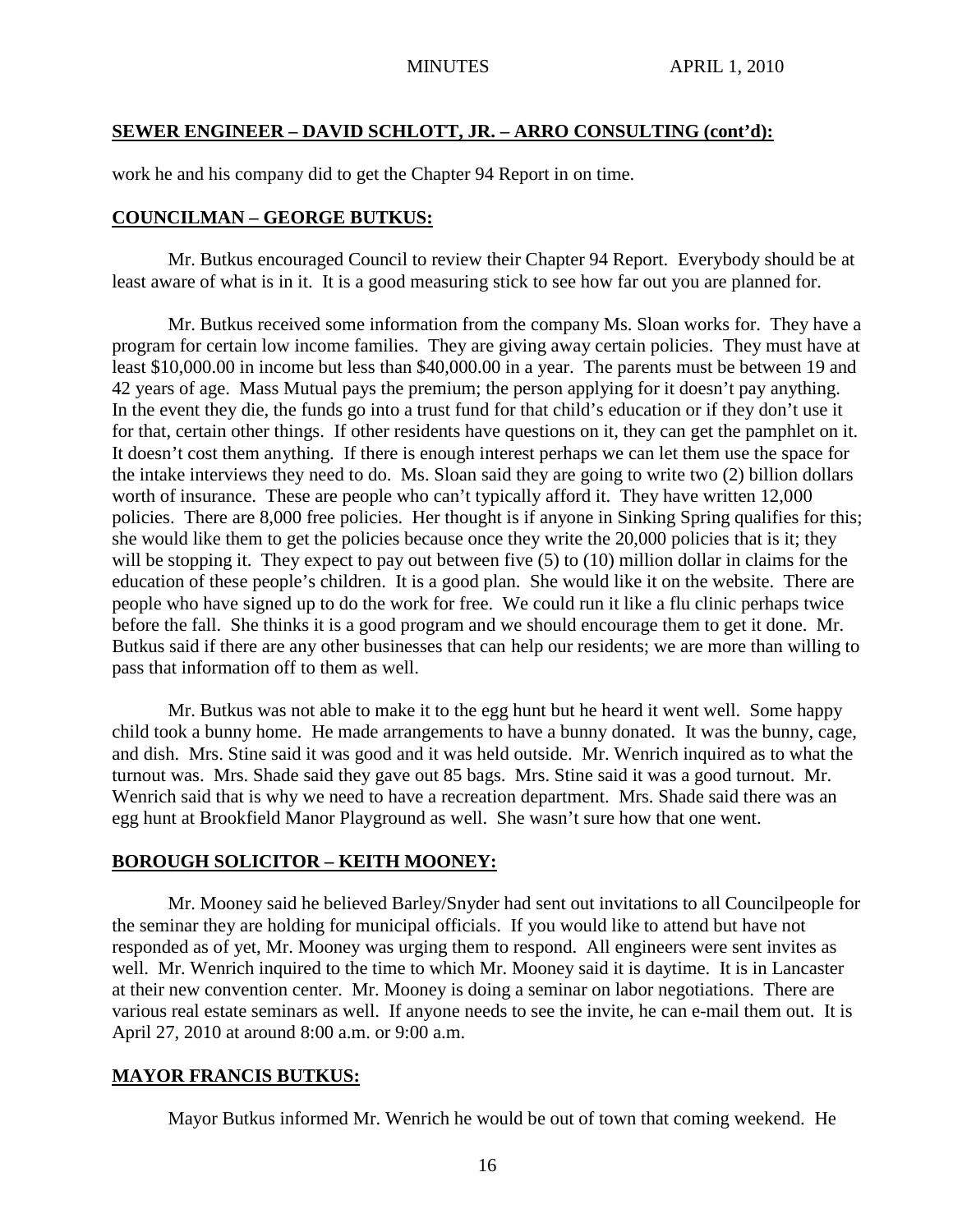#### **MAYOR FRANCIS BUTKUS (cont'd):**

will be out till Monday evening leaving Mr. Wenrich in charge of the police department. He will give Chief Oxenreider as well as Mrs. Shade his out of town phone number.

### **VICE PRESIDENT - EDWARD OSWALD:**

Mr. Oswald stated it was brought to his attention along with himself experiencing some problems with the office copy machine. We took it out of the budget but the copy machine is on its last leg. It took him ten (10) minutes to make six (6) copies at the Revitalization Meeting. It jammed every single copy. Mrs. Shade stated the stapler doesn't work on it although we are trying to get it fixed. Mr. Oswald is asking Council to allow Mrs. Shade to start looking for a replacement copier. He doesn't think it will make it through the year and he would hate to have Mrs. Shade try getting a hold of us and for some reason either we don't get the e-mail or something and some on Council don't respond. Mr. Oswald made a motion to allow Mrs. Shade to start gathering bids on a new office copier; seconded by Mrs. Stine. This is just to get prices and present them back to Council. Mrs. Shade stated perhaps we could do a lease to own.  $AYES - 6$ ,  $NAYS - 0$ ,  $ABSENT$ – 1; motion carried.

Mr. Oswald asked Mrs. Shade about a capital fund account and if a committee should be formed to look into this item. Mr. Wenrich stated he wanted to start working on the budget in June already. Mrs. Shade said we won't have any money this year to place into a capital fund. Mrs. Shade stated she could start looking into a capital fund. She explained how it was handled at her prior job. Mr. Hart explained how they handled it in West Reading. A brief discussion ensued.

#### **TREASURER REPORT:**

| General Account                     |              |              |
|-------------------------------------|--------------|--------------|
| Opening Balance – February 28, 2010 | \$184,117.54 |              |
| <b>PLGIT</b>                        |              | 9,096.07     |
| Invest                              | Recreation   | 49,530.88    |
|                                     | General      | 4,402.51     |
| Deposits as of March 31, 2010       | 250,419.77   |              |
| <b>Checks Written</b>               | 124,146.47   |              |
| Payroll                             |              | 64,592.95    |
| PENNVEST Auto Debit                 |              | 2,576.47     |
| To Be Paids                         |              | 35,285.53    |
| Balance as of March 31, 2010        |              | \$270,965.35 |
| Sewer Account                       |              |              |
| Opening Balance – February 28, 2010 |              | \$195,166.31 |
| <b>PLGIT</b>                        |              | 61,271.00    |
| Invest                              |              | 421,650.86   |
| Deposits as of March 31, 2010       |              | 373,271.19   |
| <b>Checks Written</b>               |              | 348,030.65   |
| <b>Interest on PENNVEST Loan</b>    |              | 1,581.56     |